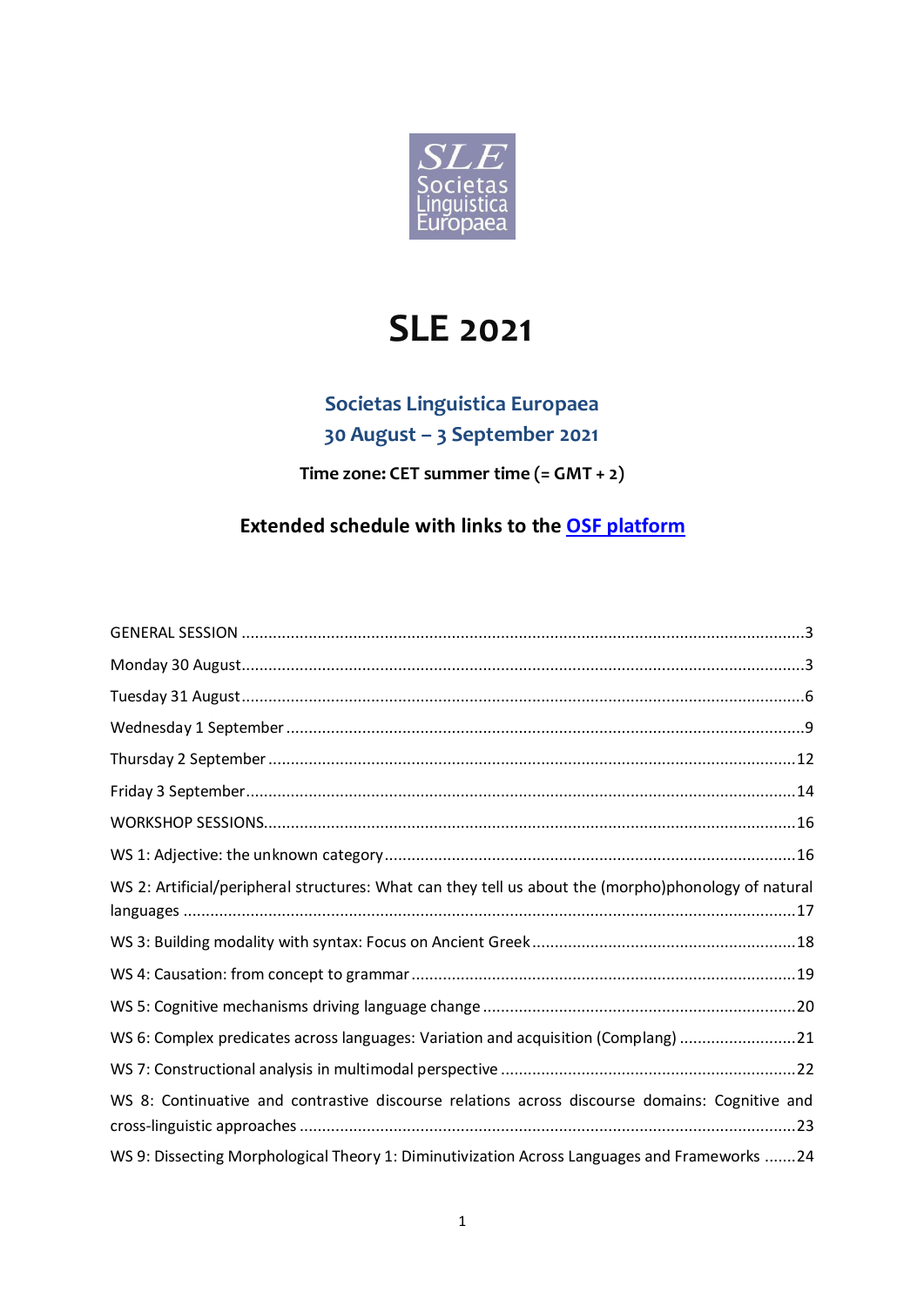| WS 14: Integrating sociolinguistics and typological perspectives on language variation29 |  |
|------------------------------------------------------------------------------------------|--|
| WS 15: Investigating language isolates: typological and diachronic perspectives30        |  |
|                                                                                          |  |
|                                                                                          |  |
| WS 18: The syntax of argument structure alternations across frameworks - SAS21 33        |  |
|                                                                                          |  |
|                                                                                          |  |
|                                                                                          |  |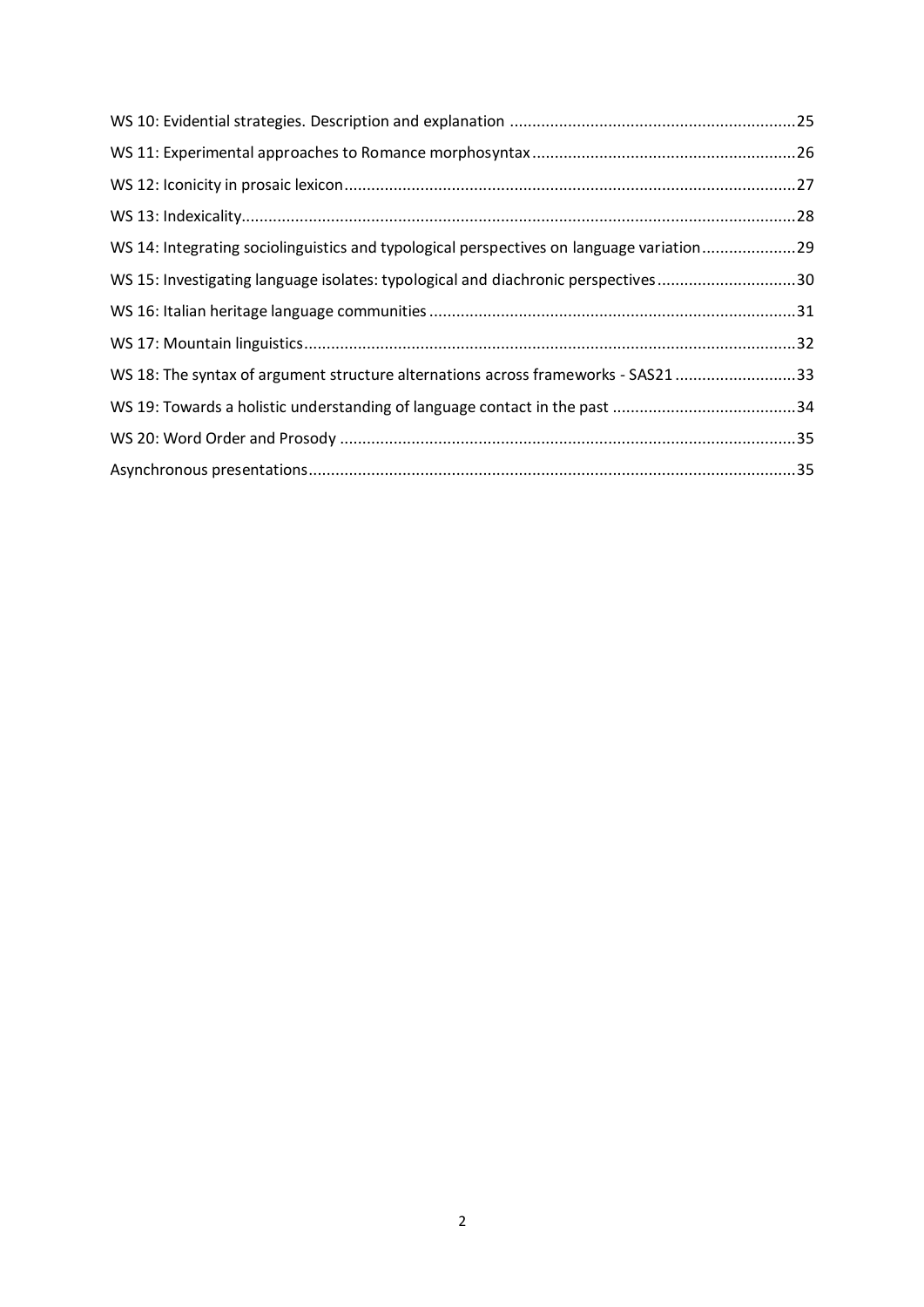#### **GENERAL SESSION**

#### <span id="page-2-0"></span>**Monday 30 August**

### ------------------------------------------------------------------------------------------------------------------------------------

### 9.00-9.20 Opening session

#### **GENERAL SESSION 1** MODERATOR: Bert Cornillie

- 9.20-9.40 Gustavo Guajardo, The Transitivity Index: A continuous measure of Transitivity 9.40-10.00 Giulia Mazzola, From Distance to Immediacy: asyndetic complements in Classical and Present-day Spanish
- 10.00-10.20 Jozefien Piersoul, Freek Van de Velde and Dirk Pijpops, How meaning change can cause form change: the origin and evolution of the Dutch psych verb alternation
- 10.20-10.40 Stefano De Pascale and Dirk Pijpops, Token-based distributional semantics for grammatical alternation research
- 10.40-11.00 Manuel Padilla Cruz, Ad hoc concepts and non-propositional meaning

#### **GENERAL SESSION 2** MODERATOR:

- 9.20-9.40 Natalia Kuznetsova, Irina Brodskaya and Elena Markus, Isochrony and "antiisochrony" in the Soikkola Ingrian trisyllabic foot
- 9.40-10.00 Borana Lushaj, The gradience of Middle Albanian vowel length contrasts
- 10.00-10.20 Gertraud Fenk-Oczlon, Languages with more speakers tend to have shorter words, more phonemes per syllable, and more words per clause
- 10.20-10.40 Magdalena Wrembel, Ulrike Gut, Romana Kopečková and Anna Balas, Perception and production of L2 and L3 rhotics in young multilinguals, an exploratory cross-linguistic study
- 10.40-11.00 Isabeau De Smet and Laura Rosseel, Does 'he dived' take longer than 'he dove'? An experimental inquiry into iconic patterns in verb morphology
- 11.00-11.20 Break

### **GENERAL SESSION 1** MODERATOR: Bert Cornillie

- 11.20-11.40 Anna De Marco and Emanuela Paone, The effect of explicit instruction on the use of discourse markers in Italian as L2
- 11.40-12.00 Jacopo Garzonio and Enrico Castro, Unexpected orders in special cells: 1PL and 2PL forms in a Northern Venetan variety
- 12.00-12.20 Mariagrazia Palumbo and Anna De Marco, Metadiscoursive discourse markers in a corpus of Italian migrants in Munich
- 12.20-12.40 Leon Shor, Anna Inbar, Yael Reshef and Einat Gonen, From deixis to vagueness: Hedging expressions in Modern Hebrew
- 12.40-13.00 Magdalena Schwarz, Theresa Matzinger and Nikolaus Ritt, Assessing the effect of shared language and other social group markers on trust

#### **GENERAL SESSION 2** MODERATOR: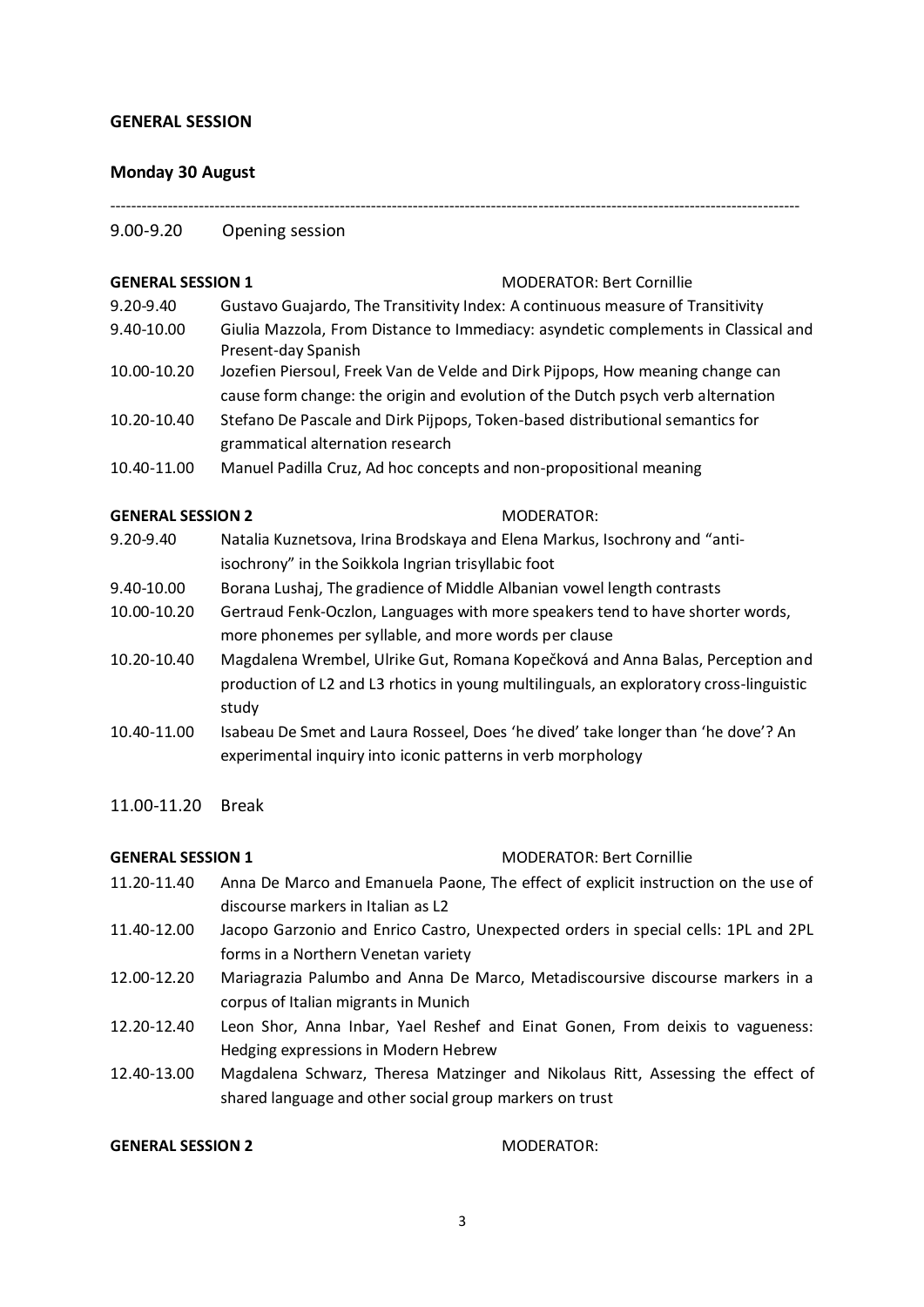- 11.20-11.40 Julian Andrej Rott and Ana Krajinović, From formation to alternation: The case of the Nafsan psych domain
- 11.40-12.00 Sally Wong, Eric Reuland and Martin Everaert, The peculiar blocking effect in the complement of Mandarin zi-verbs
- 12.00-12.20 Chang Liu, Two types of Presentational Amalgam Constructions in Mandarin Chinese
- 12.20-12.40 Sandra Cronhamn, Semantic Perspectives on Baniwa Classifiers
- 12.40-13.00 Olena Shcherbakova, Damián Blasi, Volker Gast, Russell Gray and Simon Greenhill, Evolution of case systems

### 13.00-13.30 Break

13.30-14.30 Plenary Presidential Address Johannes Kabatek (University of Zurich)

### **GENERAL SESSION 1** MODERATOR:

- 14.40-15.00 Andriy Danylenko, Bessarabian Ukrainian: A New Linguistic Area in the Making?
- 15.00-15.20 Raquel P. Romasanta, Language contact and substrate language effect in Asian varieties of English
- 15.20-15.40 Jingting Ye, Frequency and coding patterns of adjectives: a cross-linguistic corpus study
- 15.40-16.00 Anna Branets, The role of Language Exposure in Mediated Receptive Multilingualism
- 16.00-16.20 Ka-Fai Yip and Benjamin Tsou, Differential Metaphorization and Grammaticalization in Chinese Light Verbs

**GENERAL SESSION 2** MODERATOR: Helle Metslang

- 14.40-15.00 Gabriela Bilbiie, A non-elliptical analysis of polar verbless clauses
- 15.00-15.20 Monica Irimia, DOM co-occurrence restrictions in Romance: beyond clitic clusters
- 15.20-15.40 Ana Maria Barros Brito, Transparent relative clauses as predicative free relatives: evidence from Portuguese
- 15.40-16.00 Anna Maria Di Sciullo, Coordinate conjunction extended projection
- 16.00-16.20 Eric Reuland, Variation in Binding Patterns
- 16.20-16.40 Break

### **GENERAL SESSION 1** MODERATOR: Diana Lewis

- 16.40-17.00 Jorina Brysbaert and Karen Lahousse, The influence of formality on the expression of contrast in French: A corpus analysis of contrastive adverbs and emphatic pronouns
- 17.00-17.20 Sydelle de Souza and Alina Villalva, Root and word-based diminutives in European Portuguese
- 17.20-17.40 Adina Camelia Bleotu, Denominal verbs and creativity: An experimental approach
- 17.40-18.00 Maria Laura Restivo, On the development of the particles formed with the Italian adverb 'pur(e)'

**GENERAL SESSION 2** MODERATOR: Martin Everaert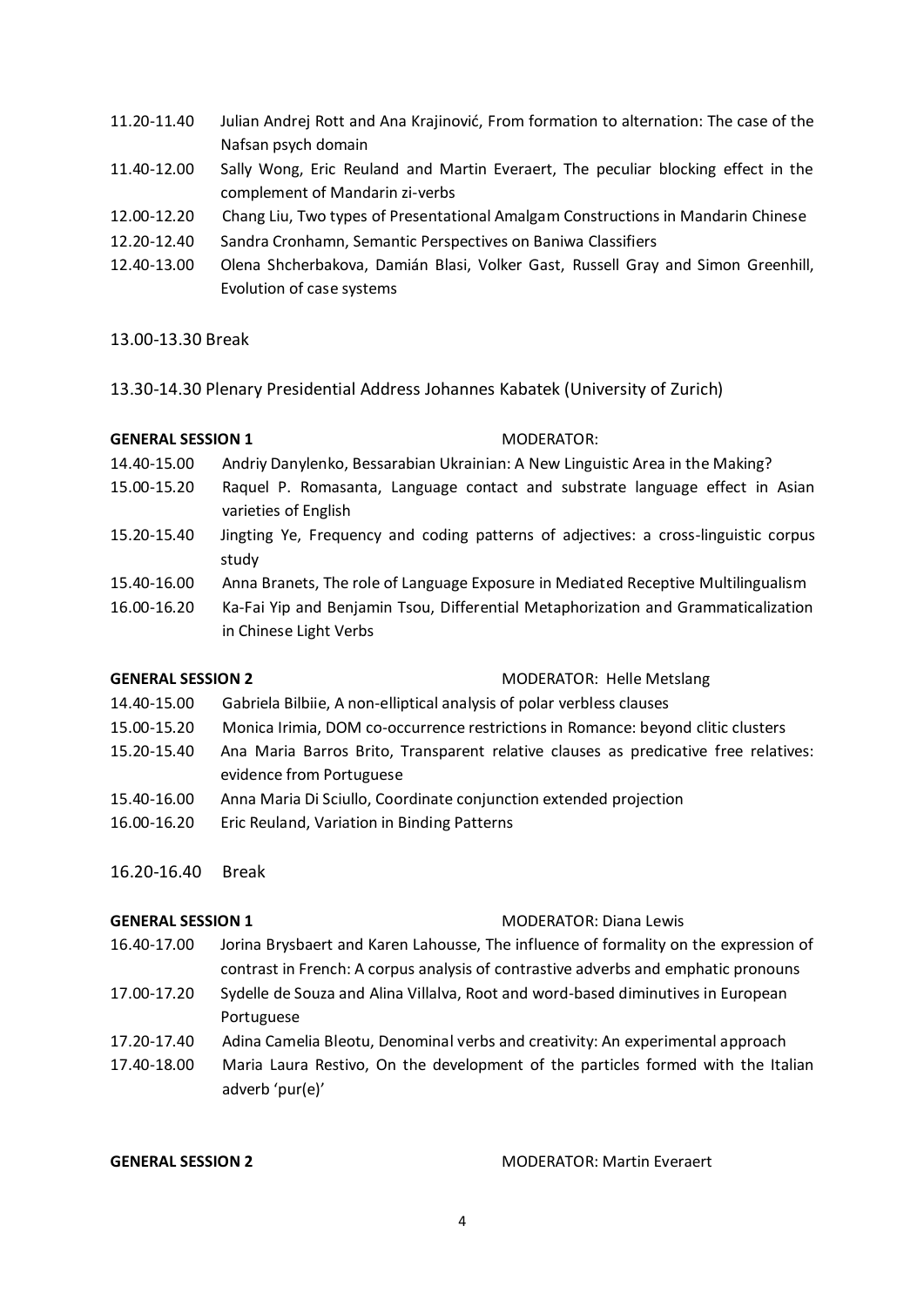- 16.40-17.00 Karolina Grzech and Erika Sandman, From egophoric to evidential and back again: Functional similarities of epistemic marking from the Tibetan Plateau and the Amazonian Foothills
- 17.00-17.20 Anju Saxena, Lars Borin and Bernard Comrie, Himalayan linguistic prehistory in a new light
- 17.20-17.40 Jessica Kantarovich, Inverse marking as a type of object agreement: Evidence from Chukchi
- 17.40-18.00 Martin Kohlberger, Building bridges between cartography and the documentation of endangered knowledge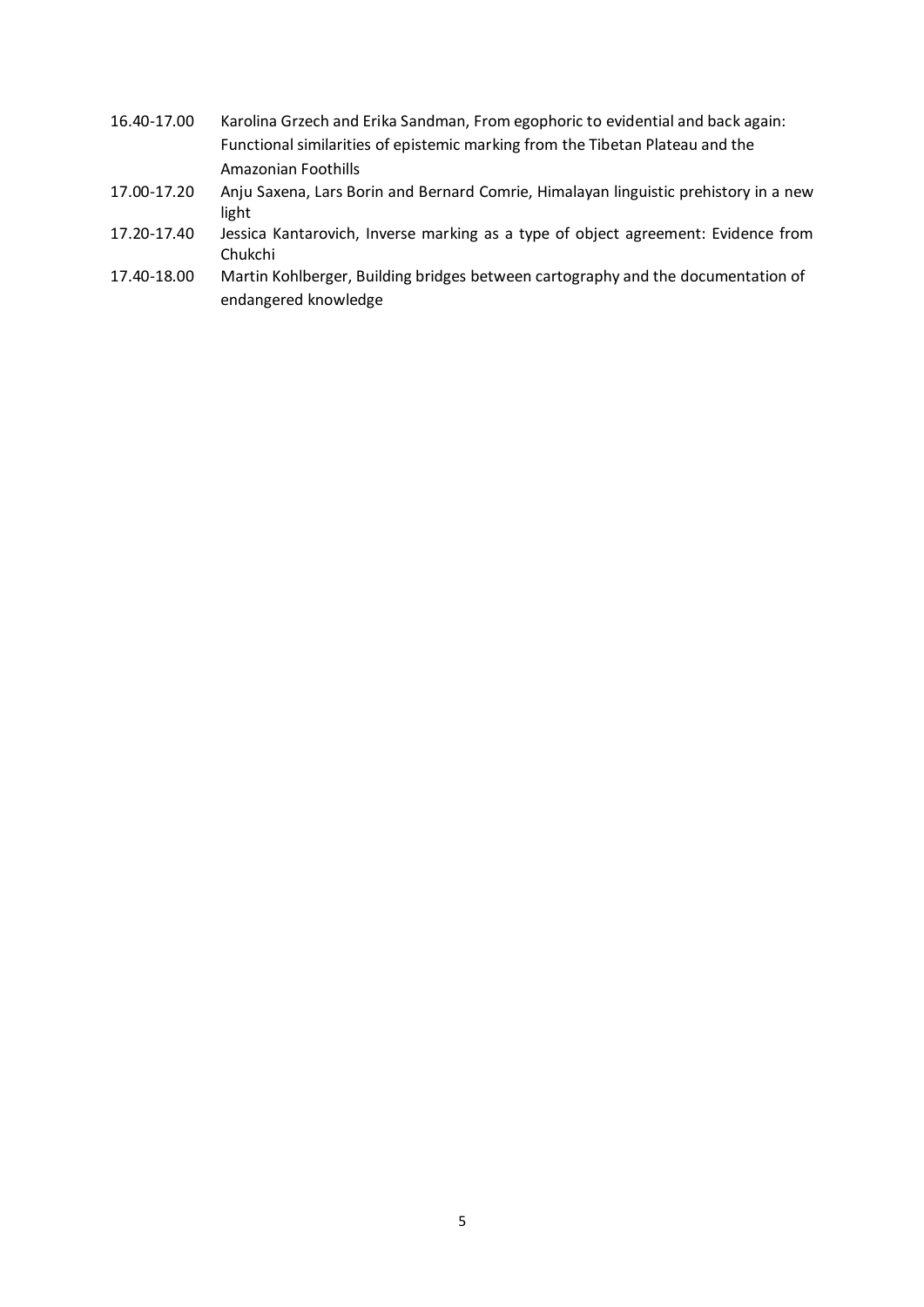#### <span id="page-5-0"></span>**Tuesday 31 August**

#### **GENERAL SESSION 1** MODERATOR:

9.00-9.20 Laura Ros García, Eventualities within the nominal domain: The case of 'no + event deverbal nominal' in Spanish

------------------------------------------------------------------------------------------------------------------------------------

- 9.20-9.40 Anna Kampanarou, Three types of existential constructions in Greek: their distribution and syntax
- 9.40-10.00 Charlotte Bourgoin, Karen Lahousse and Kristin Davidse, On cleft ellipsis: a syntactic and functional account of reduced c'est-clefts
- 10.00-10.20 Marcel Schlechtweg and Holden Härtl, The processing of scare quotes in English
- 10.20-10.40 Marili Tomingas, Frequently used discourse particles and their functions in spoken Livonian recordings

#### **GENERAL SESSION 2** MODERATOR:

- 9.00-9.20 Peter Arkadiev, Caritive morphology in Abaza: from derivation to inflection and back
- 9.20-9.40 Zarina Molochieva and Zaira Khalilova, Proper names in the Nakh-Daghestanian languages
- 9.40-10.00 Michael Franjieh, Greville Corbett and Alexandra Grandison, Cognitive effects of possessive classifiers: visualising complex data with dendrograms
- 10.00-10.20 Maryam Nourzaei, The emergence of definiteness Marking from Evaluative Morphology in Persian: Internal Variation and Diachronic Pathway
- 10.20-10.40 Katherine Walker and Eva van Lier, Alternating pronominal indexing in Kamang
- 10.40-11.00 Break

#### **GENERAL SESSION 1** MODERATOR: Michela Cennamo

- 11.00-11.20 Lucia Molinu, The athematic infinitives in old Sardinian
- 11.20-11.40 Laura Peiró-Márquez and Iraide Ibarretxe-Antuñano, Motion events in Spanish from a multimodal perspective: what gesture reveals about non easily encodable semantic components and its congruency
- 11.40-12.00 Giada Palmieri and Renato Miguel Basso, On the ambiguity of se-clauses and the role of natural reflexivity in Brazilian Portuguese
- 12.00-12.20 Johanna Miecznikowski, Elena Battaglia and Christian Geddo, Addressee-centered evidential markers in talk-in-interaction. The case of Italian 'vedere'+'che' constructions
- 12.20-12.40 Elena Battaglia, Constructionalization of discourse functions in the history of Italian: a corpus study of 'infatti'

#### **GENERAL SESSION 2** MODERATOR:

- 11.00-11.20 Marina Chumakina and Ekaterina Lyutikova, Unusual agreement targets and controller choice: the case of Khwarshi
- 11.20-11.40 Marius Zemp, Fernando Zúñiga and Benjamin Brosig, On the link between evidentiality and egophoricity in languages of the Greater Himalayan Region
- 11.40-12.00 Florian Matter, Irregular first person inflections in Cariban: converging factors for morphological (dis-)similarity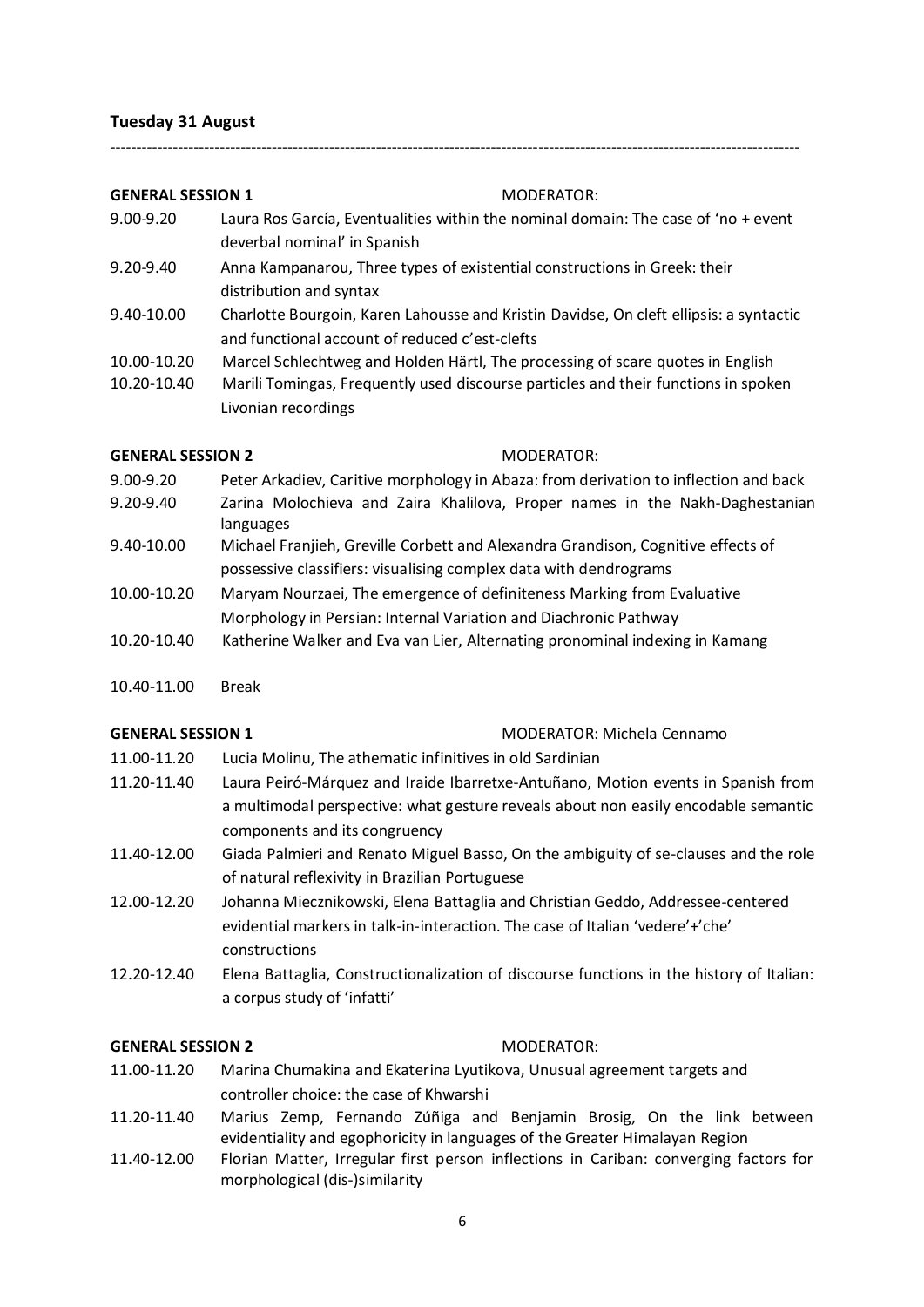- 12.00-12.20 Benjamin Brosig, A distinct marker of completion and inadvertence within the tenseaspect-evidentiality-system of Khalkha Mongolian
- 12.20-12.40 Soung-U Kim, Non-canonical egophoric marking in Jejuan
- 12.40-13.30 Break
- 13.30-14.30 Anna Siewierska and Eugenio Coseriu Awards and Presentations

#### **GENERAL SESSION 1** MODERATOR:

- 14.40-15.00 Rexhina Ndoci, In-group and out-group perceptions of a Greek L2 variety: The case of Albanian Greek
- 15.00-15.20 Kasper Boye and Maria Messerschmidt, Distinguishing lexical and grammatical adpositions
- 15.20-15.40 Eleni Tzimopoulou, Jenny Hartman and Carita Paradis, Cross modality in audition Descriptions and experience ratings of everyday acousmatic sounds
- 15.40-16.00 Aleksandra Jarosz, Proto-Ryukyuan 'rice' words and the spread of Japonic into the Ryukyu islands

#### **GENERAL SESSION 2** MODERATOR:

- 14.40-15.00 Ricardo Napoleão de Souza and Josefina Bittar, Final Lengthening in Paraguayan Guarani: Phonological and Morphosyntactic Variables
- 15.00-15.20 Linda Konnerth, How does clusivity disappear? A historical microtypology of South-Central Trans-Himalayan
- 15.20-15.40 Sandra Auderset, Adam Tallman and Carmen Hernández Martínez, Revisiting clitic phenomena in Mixtec
- 15.40-16.00 Lidia Mazzitelli, Genericity and habituality in Lakurumau
- 16.00-16.20 Anastasia Panova, On independent pronouns in languages with pronominal affixes: Evidence from Abaza
- 16.20-17.00 Break

#### **GENERAL SESSION 1** MODERATOR:

- 17.00-17.20 Pekka Posio and Riie Heikkilä, Variation and change in the expression and functions of the first-person singular in six European newspapers, from 1960 to 2010
- 17.20-17.40 Ager Gondra, Testing the Interface Hypothesis: heritage speakers' perception and production of Spanish subject position with unergative and unaccusative verbs
- 17.40-18.00 Marcia dos Santos Machado Vieira, Support verb complex predicates in varieties of Portuguese
- 18.00-18.20 Ibtissem Knouzi and Noah Khan, ESL Student-initiated questions: an interactional ethnography case study
- 18.20-18.40 Bridget Drinka, The Sacral Stamp of Greek: Periphrastic Constructions in New Testament Translations of Latin, Gothic, and Old Church Slavonic

20.00 Digital welcoming reception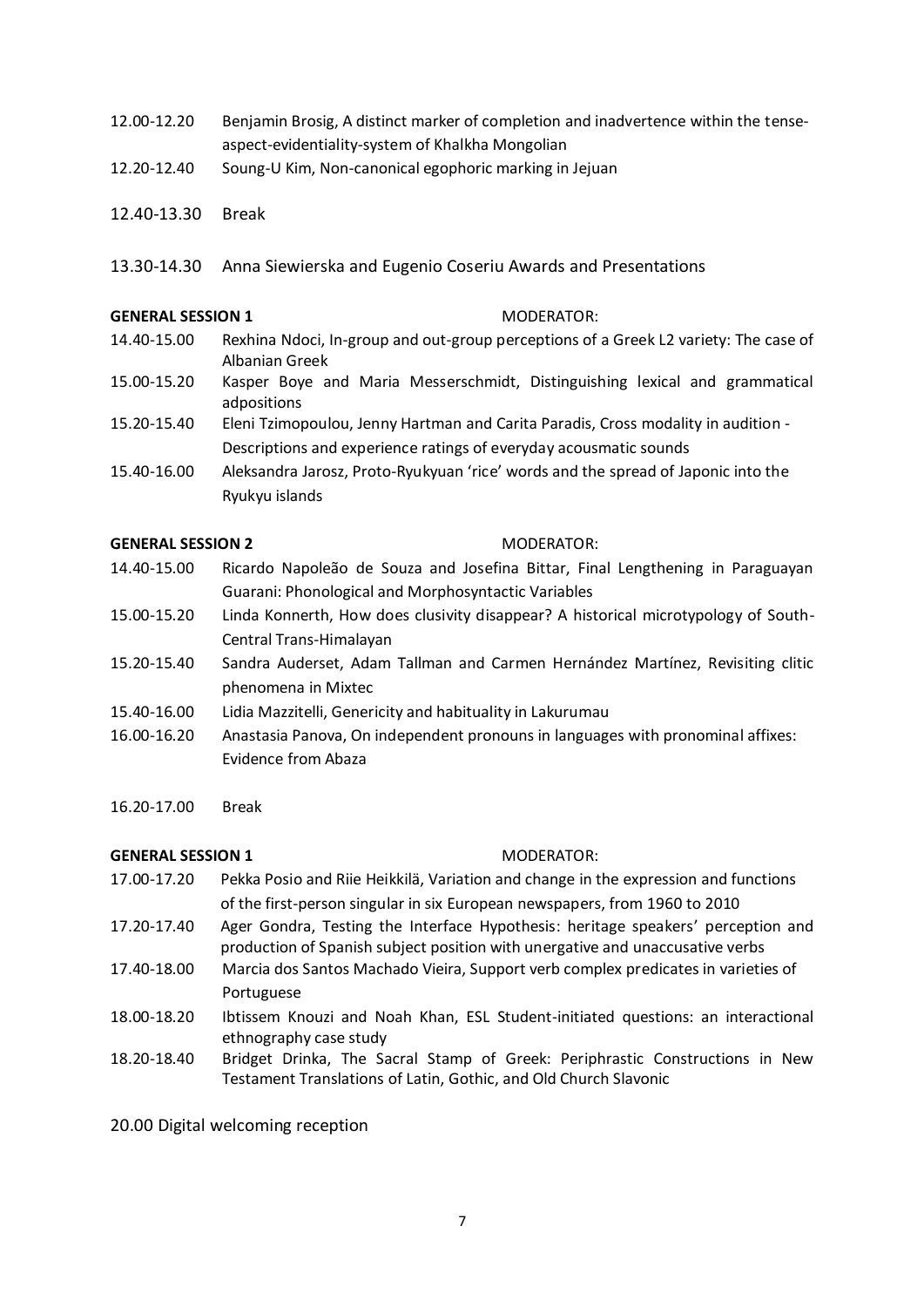### <span id="page-7-0"></span>**Wednesday 1 September**

### ------------------------------------------------------------------------------------------------------------------------------------ **GENERAL SESSION 1** MODERATOR: Magdalena Wrembel

- 9.00-9.20 Athanasia Gkouma, Maria Andria and Spyridoula Bella, Pragmatic competence in L2 Greek: A longitudinal study of Spanish and Catalan learners
- 9.20-9.40 Noèlia Sanahuja and Kepa Erdozia, The Impact of Lexical Co-activation through Cognates on L2 Rule Learning
- 9.40-10.00 Kepa Erdozia and Noèlia Sanahuja, The Facilitatory Role of L1 Syntax in the Initial Acquisition of L2 Syntax
- 10.00-10.20 Liljana Mitkovska, Eleni Bužarovska and Nataša Stojanovska-Ilievska, Crosslinguistic influence in Second Language Acquisition: post-verbal subjects in L2 English
- 10.20-10.40 Nikolas Koch, Antje Endesfelder Quick and Stefan Hartmann, Discourse priming and individual differences in first language acquisition. A traceback approach

**GENERAL SESSION 2** MODERATOR: Camiel Hamans

- 9.00-9.20 Nafiseh Taghva, Vahideh Abolhasani Zadeh and Amirsaeid Moloodi, Durational rhythmic variability of Persian between-sentence
- 9.20-9.40 Dawei Jin and Jun Chen, Complex NP island effects are stronger in why-questions: An experimental study
- 9.40-10.00 Kristian Roncero, Back in the future: the unexpected fate of West Polesian deobligative and de-volitive future grams
- 10.00-10.20 Omri Amiraz, A diachronic explanation for cross-linguistic variation in the use of inverse-scope constructions
- 10.20-10.40 Simone Mattiola and Andrea Sansò, A typology of denominal verb formation
- 10.40-11.00 Break

#### **GENERAL SESSION 1** MODERATOR: Johannes Kabatek

- 11.00-11.20 Svenja Schmid and Laura González López, On vocative positions in Spanish whinterrogatives: new insights into the left periphery
- 11.20-11.40 Noemi De Pasquale and Antoine Guillaume, Associated motion in Western Sicilian: a preliminary account
- 11.40-12.00 Sébastien Vandenitte, Using the body to quote across languages and modalities: a comparative pilot study on enactment and utterance reports in LSFB and Belgian French
- 12.00-12.20 Elisabeth Heiszenberger and Elissa Pustka, Orthography: Leading part or minor part? The emergence of liaison in French as a foreign language
- 12.20-12.40

### **GENERAL SESSION 2** MODERATOR:

- 11.00-11.20 Natalia Levshina, Cross-linguistic trade-offs and causal relationships between cues to grammatical Subject and Object
- 11.20-11.40 An Van Linden, Where alienability accounts fall short: Bound nouns in Harakmbut
- 11.40-12.00 Ellison Luk, Constructing conditionals in Australian languages: a typological study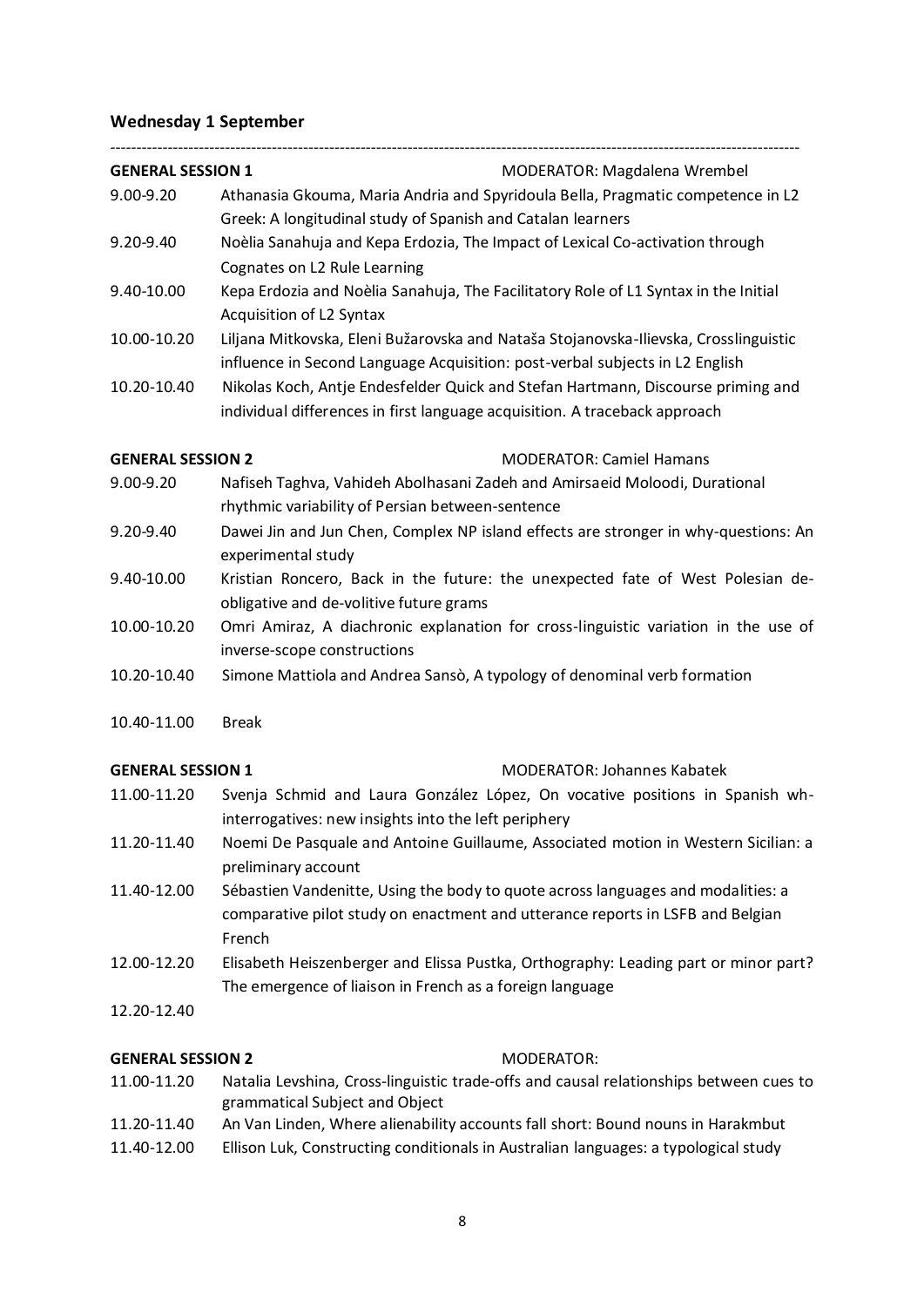- 12.00-12.20 Malte Rosemeyer and Eitan Grossman, Why don't grammaticalization pathways always recur?
- 12.20-12.40 Sonia Cristofaro, Diachronic pathways to constructional harmonies and what they mean for typological universals

#### 12.40-13.30 Break

13.30-14.00 General Session keynote: Sebastian Fedden, Matías Guzmán Naranjo and Greville Corbett, Typology meets data-mining: the German gender system

#### **GENERAL SESSION 1** MODERATOR:

- 
- 14.20-14.40 Cristina Ruiz-Alonso, On definite article el: a spell-out of inherent case? Evidence from Spanish
- 14.40-15.00 Alberto Hijazo-Gascon and Maria Andria, Semantic contrasts in deictic motion between Modern Greek and Spanish
- 15.00-15.20 Jadranka Gvozdanovic, Subjective modality and evidentiality in Czech in a Slavic perspective: complex developments and theoretical implications
- 15.20-15.40 Nikolaus Ritt, Magdalena Schwarz, Theresa Matzinger, Andreas Baumann and Vanja Vukovic, Quantifying changes in gender bias in the Google Books Corpus

#### **GENERAL SESSION 2** MODERATOR:

- 14.20-14.40 Silvia Luraghi, Beyond affectedness Partitive objects and degrees of agenthood in Ancient Greek
- 14.40-15.00 Ulrich Geupel, Affix Rivalry of Ancient Greek Abstract Nouns: A Matter of Domains?
- 15.00-15.20 Erica Biagetti, From Standard Marker to Adaptor: the case of Vedic iva
- 15.20-15.40 Gerd Carling, Marc Tang, Silvia Luraghi, Sunny Pydugadu, Olof Lundgren and Filip Larsson, The lexical and typological trajectory of Indo-European gender evolution
- 15.40-16.00 Break

### **GENERAL SESSION 1** MODERATOR: Andra Kalnača

- 16.00-16.20 Tiit Hennoste, Külli Habicht, Helle Metslang, Külli Prillop, Kirsi Laanesoo, Liina Pärismaa, Elen Pärt, Andra Rumm, Andriela Rääbis and Carl Eric Simmul, I think, I hope, it seems: complement-taking predicates as discourse markers in different registers in Estonian
- 16.20-16.40 Miina Norvik, Uldis Balodis, Valts Ernštreits, Gunta Kļava, Helle Metslang, Karl Pajusalu and Eva Saar, Typological convergence in the Central Baltic area
- 16.40-17.00 Iuliia Zubova, Denys Teptiuk and Eda-Riin Leego, On syntactic and semantic adaptation of Russian discourse particles ved' and že in Eastern Finno-Ugric languages
- 17.00-17.20 Piia Taremaa and Anetta Kopecka, The expression of motion speed in a morphologically rich language

**GENERAL SESSION 2** MODERATOR: Silvia Luraghi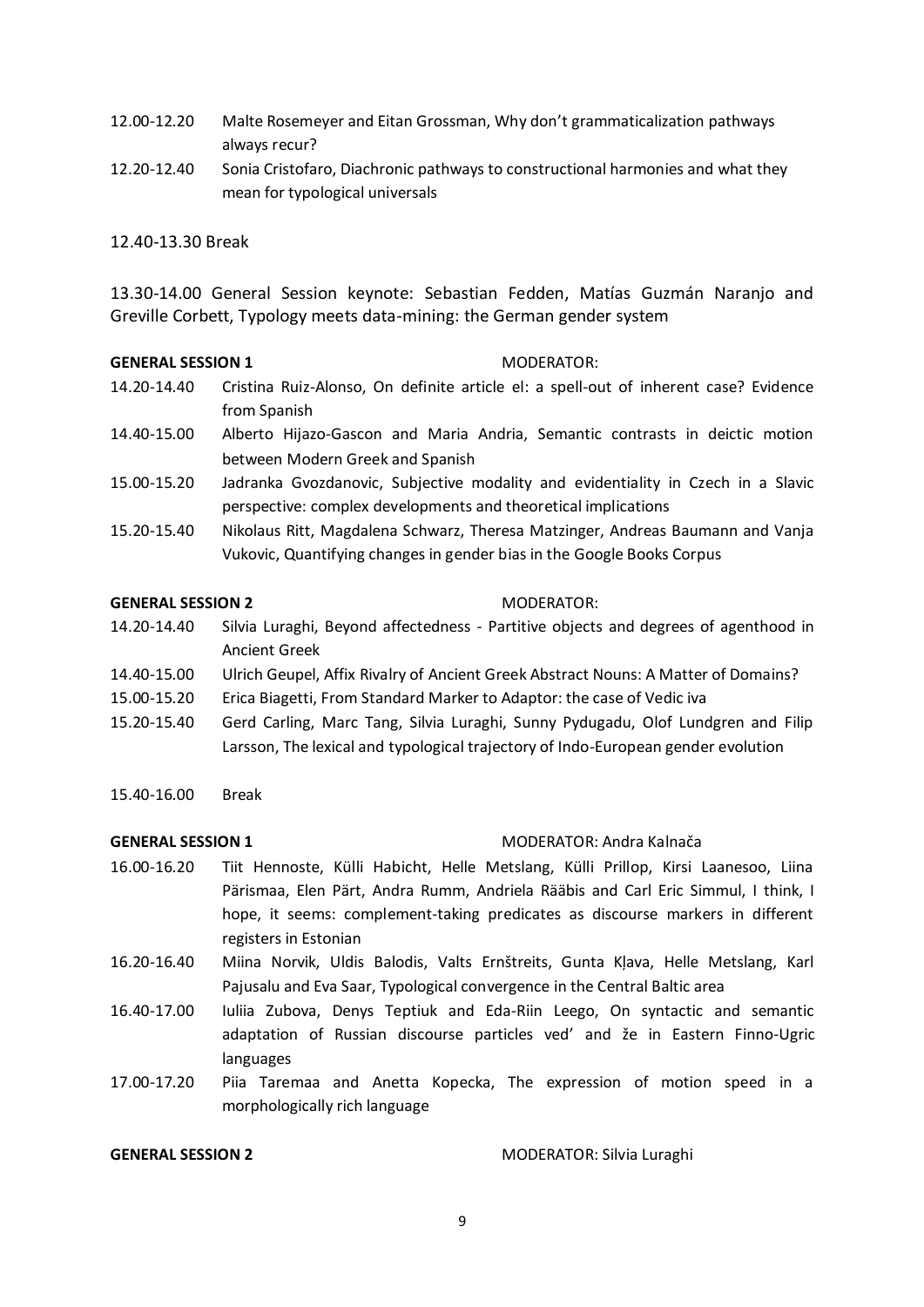- 16.00-16.20 Riccardo Ginevra, Locative Alternation in Proto-Indo-European: a Lexical-Constructional Approach to Historical Semantics and Root Polysemy
- 16.20-16.40 Borja Herce, The diachrony of inflection clases: what can information-theoretic measures and quantitative approaches contribute to historical linguistics?
- 16.40-17.00 Freek Van de Velde and Isabeau De Smet, An alternative to generalized linear models: Markov models for multi-state language change
- 17.00-17.20 Sampsa Holopainen, Assessing irregular and "sporadic" developments in the prehistory of Hungarian vocalism
- 17.20-18.00 Break

#### **GENERAL SESSION 1** MODERATOR:

- 18.00-18.20 Oksana Lebedivna, Change of Common Slavic O to I in Southwest Ukrainian: The Case of the Kryvorivnja Dialect
- 18.20-18.40 Jesús Fernández-Domínguez, English verb-to-noun conversion and its role in nominal compounding
- 18.40-19.00 Luigi Talamo, Stefania Degaetano-Ortlieb, Katrin Menzel, Ekaterina Lapshinova-Koltunski, Yuri Bizzoni, Tania Avgustinova and Annemarie Verkerk, Surprisal and information structure of human referents across syntactic roles: evidence from European languages
- 19.00-19.20 Pavlina Kalm, Semantics of Locative Instruments in English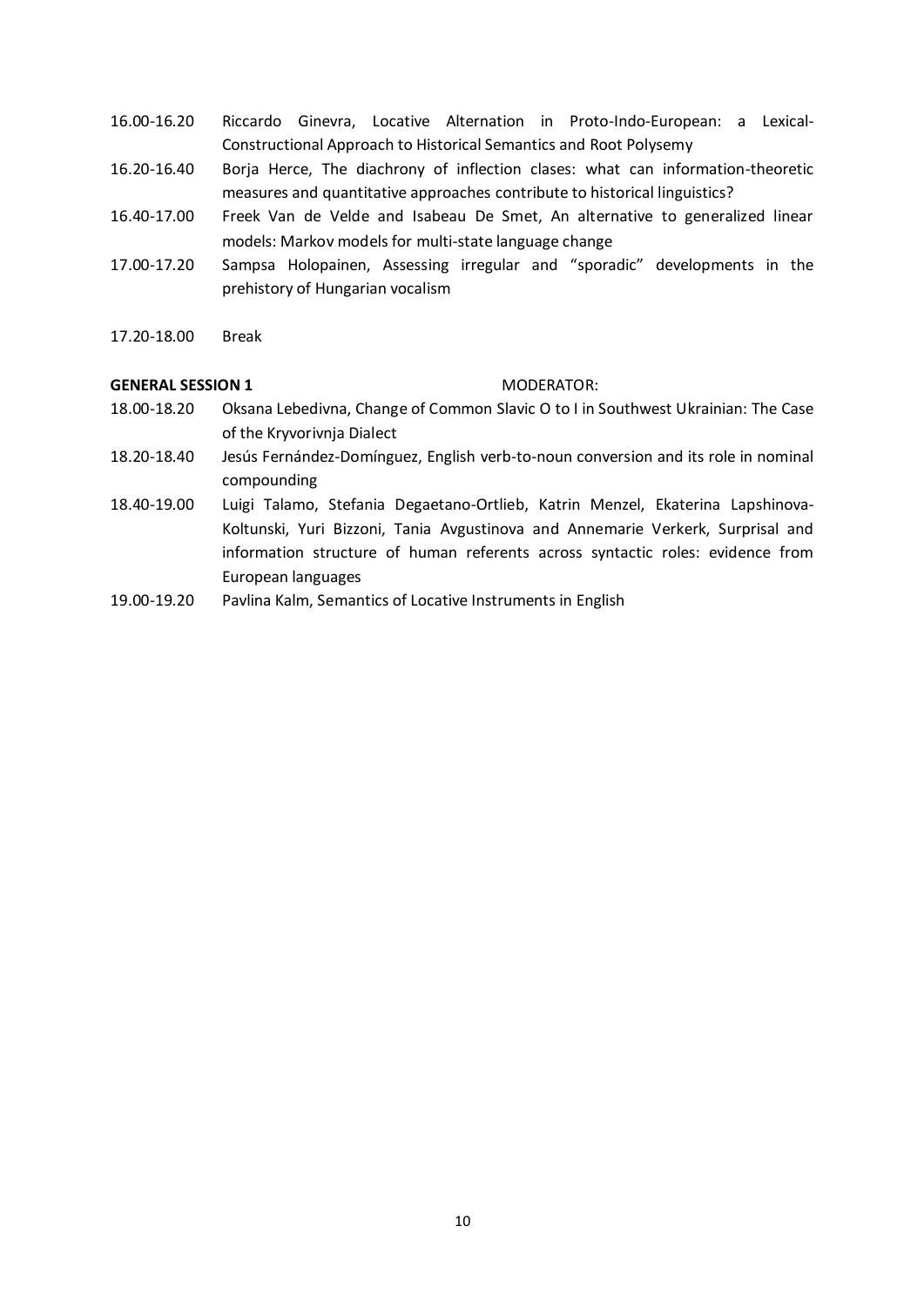#### <span id="page-10-0"></span>**Thursday 2 September**

| <b>GENERAL SESSION 1</b> | MODERATOR:                                                                                              |
|--------------------------|---------------------------------------------------------------------------------------------------------|
|                          |                                                                                                         |
| $9.00 - 9.20$            | Tania Paciaroni, Constructions with DE in Gascon: A Romance perspective                                 |
| $9.20 - 9.40$            | Petr Kocharov, Default meaning and root levelling of the history of the Armenian<br>verb                |
| 9.40-10.00               | Egbert Fortuin, Unbounded repetition, habituality and aspect                                            |
| 10.00-10.20              | Yana Penkova, Future anterior in Ruthenian as a key to understanding its evolution in<br>East Slavic    |
| 10.20-10.40              | Eugen Zaretsky and Benjamin P. Lange, Phonological short-term memory: Does<br>ethnic background matter? |

#### **GENERAL SESSION 2** MODERATOR:

- 9.00-9.20 Seongha Rhee, Functional Competition and Complementation among Multiple Forms: The Case of Layered Korean Datives
- 9.20-9.40 Kultida Khammee and Seongha Rhee, Small and cute? Small and bad?: Semantic network of diminutives in Thai and Korean
- 9.40-10.00 Rodolfo Basile, Situative strategies in Finno-Ugric and Beyond
- 10.00-10.20 Yael Maschler and Anna Inbar, Causality and epistemic stance: A multimodal analysis of Hebrew ki 'because'-clauses in talk-in-interaction
- 10.20-10.40 Olga Krasnoukhova and Johan van der Auwera, Typology of standard negation: Insights and lessons from South American languages
- 10.40-11.00 Break

#### **GENERAL SESSION 1** MODERATOR:

- 11.00-11.20 Agnieszka Słoboda, Borrowing, reanalysis and extension as mechanisms underlying syntactic changes of structures with infinitive in Old Polish
- 11.20-11.40 Marzena Stępień, Polish deconverbal discourse markers with the exponent of negation
- 11.40-12.00 Andra Kalnača and Ilze Lokmane, The Latvian vocative morphology and syntax interface
- 12.00-12.20 Beata Trawinski, Negation Raising as a Semi-Performative Operation. Corpus Evidence from Polish and German
- 12.20-12.40 Johan van der Auwera, Motoki Nomachi and Olga Krasnoukhova, Balto-Slavic connective negation and negative concord

### **GENERAL SESSION 2** MODERATOR:

- 11.00-11.20 Clara Lombart, Prosody, gesture and information structure in interaction: the case of contrastive focus in French
- 11.20-11.40 Amalia Arvaniti, Towards a post-diglossic sound system for Greek
- 11.40-12.00 João Veloso, Segment complexity and segment inherent weight: the behaviour of palatality in Portuguese
- 12.00-12.20 Erika Petrocchi, Prosody of Emotions. The relation between (prosodical) linguistic and affective functions of nonmanual components in Sign Language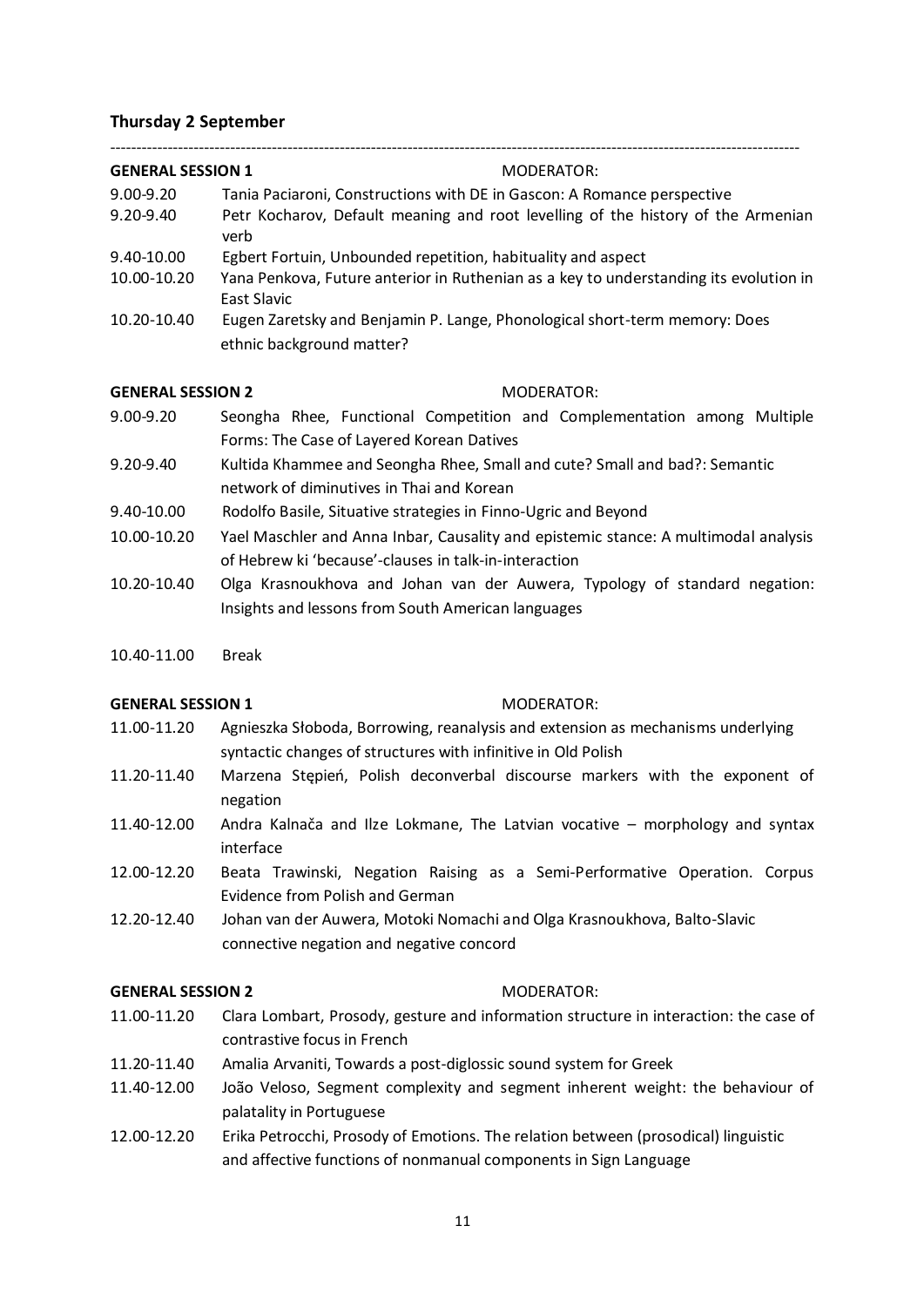#### 12.40-13.30 Break

13.30-14.00 General Session Keynote: Steven Moran, Nicholas Lester and Eitan Grossman, Inferring recent evolutionary changes in speech sounds

#### **GENERAL SESSION 1** MODERATOR:

- 14.20-14.40 Alejandra Ortiz, Sergio Ibañez Cerda and Armando Mora, Verbal diminutive morphology in the Colombian Spanish from the Andes
- 14.40-15.00 Andra Kütt and Reili Argus, Acquisition of referentiality in elicited narratives of Estonian-speaking children
- 15.00-15.20 Corinne Rossari, Claudia Ricci, Linda Sanvido and Cyrielle Montrichard, Modality and argumentative patterns
- 15.20-15.40 Markku Filppula, Celtic Englishes' in the light of evidence from The Electronic World Atlas of Varieties of English
- 15.40-16.00 Janina Mołczanow, Beata Łukaszewicz and Anna Łukaszewicz, Duration adjustment mechanisms in Ukrainian: the case of pretonic lengthening
- 16.00-16.20 Cormac Anderson, Place interactions in varieties of Irish

#### **GENERAL SESSION 2** MODERATOR:

- 14.20-14.40 Matthew Baerman, Jeremy Pasquereau and Helen Sims-Williams, Adaptive analogy in Word-and-Paradigm morphology: the case of Seri (isolate) verbs
- 14.40-15.00 Riku Erkkilä and Jaakko Helke, Synchrony and diachrony in Ket incorporation
- 15.00-15.20 Jeremy Pasquereau and Patricia Cabredo Hofherr, Degree constructions in Seri
- 15.20-15.40 Aigul Zakirova, From noun plural to plural agreement: evidence from Andi dialects
- 15.40-16.00 Fedor Rozhanskiy and Elena Markus, The development of Votic-Ingrian convergent varieties: evidence from a chain rune
- 16.00-16.20 Kate Bellamy and Martha Mendoza, Associated motion in Purepecha

17.00-19.00 Annual members' meeting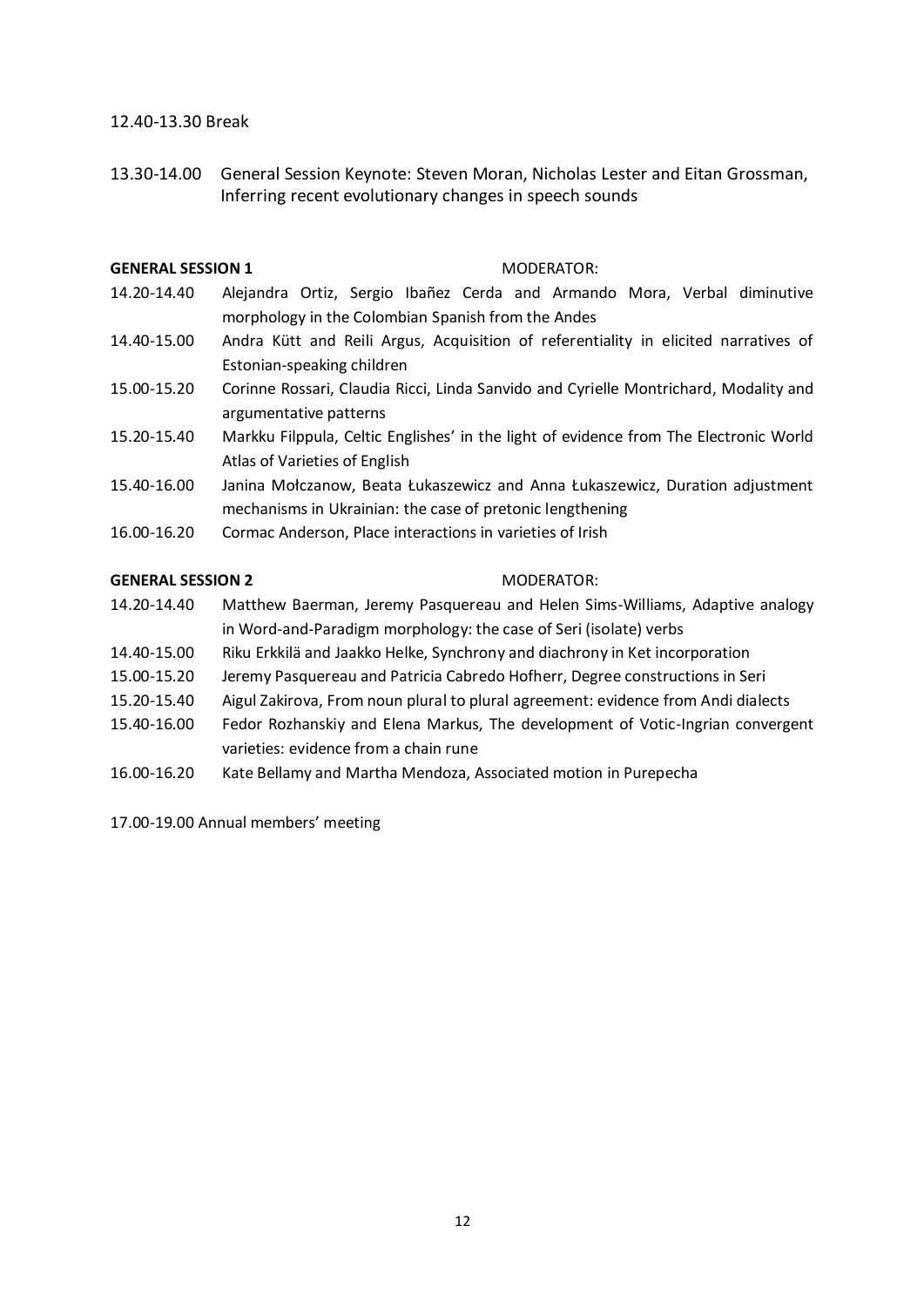### <span id="page-12-0"></span>**Friday 3 September**

| <b>GENERAL SESSION 1</b> | MODERATOR:                                                                                                                                              |
|--------------------------|---------------------------------------------------------------------------------------------------------------------------------------------------------|
| 9.00-9.20                | Carmelo Alessandro Basile, Necessity modals on Singaporean blogs: a contrastive and<br>comparative analysis                                             |
| 9.20-9.40                | Valentin Radulescu and Daniel Van Olmen, Impersonalization in Romanian versus<br>English                                                                |
| 9.40-10.00               | Marianne Hundt and Eva Zehentner, Competition in the history of English verbal<br>argument structure: NPs vs PPs                                        |
| 10.00-10.20              | Eloisa Ruppert, Freek Van de Velde and Hubert Cuyckens, The influence of<br>demographic changes on the morphological and syntactic complexity of German |
| 10.20-10.40              | Vassilis Symeonidis and Nikolaos Lavidas, Changes in linguistic complexity and the<br>diachrony of anticausatives in Greek                              |
| 10.40-11.00              | <b>Break</b>                                                                                                                                            |
| <b>GENERAL SESSION 1</b> | <b>MODERATOR:</b>                                                                                                                                       |
| 11.00-11.20              | Stavros Bompolas and Dimitra Melissaropoulou, Accounting for the Asia Minor Greek                                                                       |
|                          | dialectal variation: a comparative dialectometric approach                                                                                              |
| 11.20-11.40              | Andrey N. Sobolev, How much "dialect" does contemporary oral speech production<br>in a "base" South Slavic patoi contain?                               |

- 11.40-12.00 Daria Konior and Andrey Sobolev, Profiling of dialect speakers: an experimental study in South Slavia
- 12.00-12.20 Denys Teptiuk and Johannes Hirvonen, Perspective shift in reported discourse of Finno-Ugric languages
- 12.20-12.40 Annette Herkenrath, A parallel text approach to impersonality in written academic Turkish and Kurmanji Kurdish

12.40-13.30 Break

13.30-14.00 Plenary session: Theresa Matzinger et al. (Best PhD winner)

14.00-14.30 Plenary session: Anne Wolfsgruber and Iker Salaberri (Best Postdoc winners), A typological and diachronic analysis of replica grammaticalization: Body-part reflexives in Romancelexifier pidgins and creoles

**GENERAL SESSION 1** MODERATOR: Livio Gaeta

- 14.40-15.00 Michela Cennamo, Lexico-aspectual constraints on split intransitivity and auxiliary selection in Italo-Romance: variation and change in synchrony and diachrony
- 15.00-15.20 Mary C. Lavissière and Laurent Fedi, Unfreezing legal genres: maritime shipping agreements and diachronic variation
- 15.20-15.40 Marta Capano, ˈkume a se ˈʧama ʧy tø muˈʤe? A case of pragmaticalization in Liguria, Italy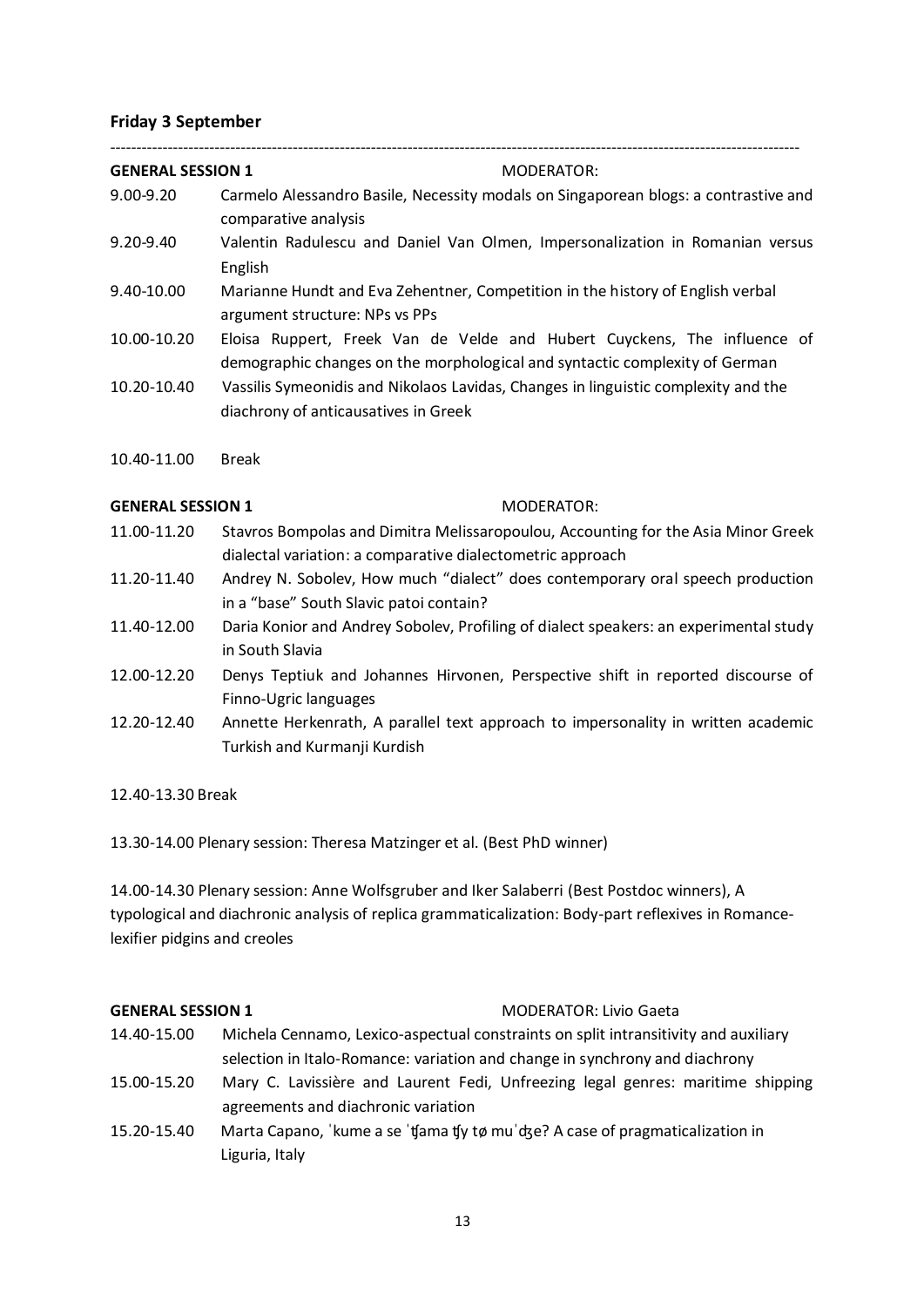- 15.40-16.00 Dominika Kovarikova, Corpus Study of Grammatical Categories: the GrammatiCat Online Tool
- 16.00-16.20 Andreas Baumann, On the role of emotion in lexical reproduction
- 16.20-16.40 Break

#### **GENERAL SESSION 1** MODERATOR: Livio Gaeta

- 16.40-17.00 Eneile Saraiva and Marcia Machado Vieira, Indeterminacy and impersonalization in Brazilian Portuguese discursive practices
- 17.00-17.20 Karlien Franco and Dirk Geeraerts, What makes the clock tick? The effect of concept characteristics and sociocultural variation on lexical replacement rates
- 17.20-17.40 Stefan Dedio, The diachrony of word-like domains in Welsh
- 17.40-18.00 Lars Hellan, Norwegian Valence Dictionary (NorVal)

18.00 Closing session and best presentations awards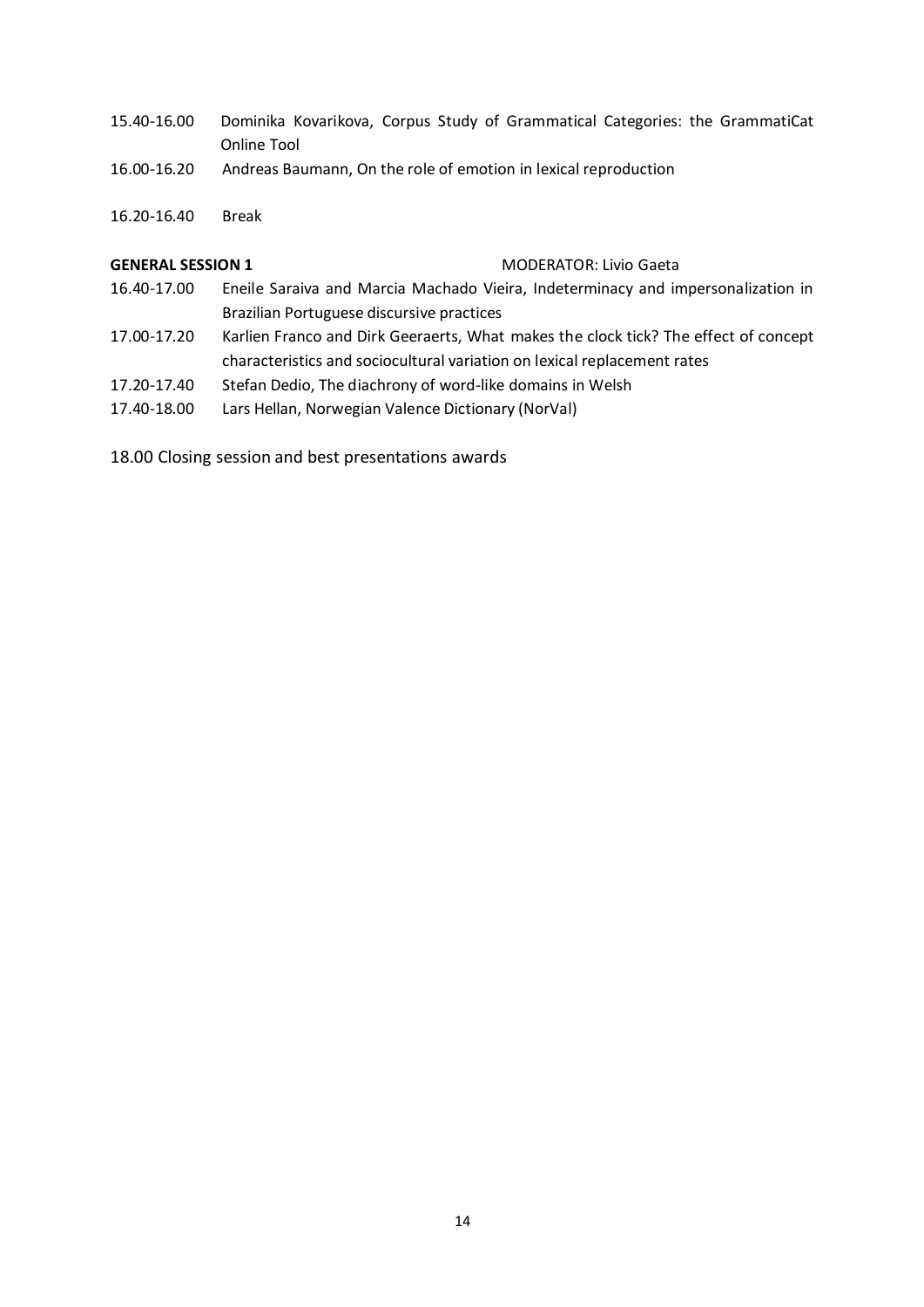### <span id="page-14-0"></span>**WORKSHOP SESSIONS**

----------------------------------------------------------------------------------------------------------------------------------

### <span id="page-14-1"></span>**WS 1: Adjective: the unknown category**

Convenors: Alexander Peter Pfaff & Alexandra Rehn

| Time zone CET     |                                                                                                              |  |  |  |  |  |
|-------------------|--------------------------------------------------------------------------------------------------------------|--|--|--|--|--|
| Monday 30 August  |                                                                                                              |  |  |  |  |  |
| 9.30-10.00        | Introduction (Alexander Peter Pfaff & Alexandra Rehn)                                                        |  |  |  |  |  |
| 10.00-10.30       | Gjorgje Bozhoviq, Adjectives in Albanian: Evidence from Negation                                             |  |  |  |  |  |
| 10.30-11.00       | Paulette Roulon-Doko, Adjective versus Ideophone in an African language, a<br>typological problem            |  |  |  |  |  |
| 11.30-12.00       | Mirella L. Blum, On the definition of adjectives in Dinka                                                    |  |  |  |  |  |
| 12.00-12.30       | Arturas Ratkus, Definite adjective forms in early Germanic: From nominal periphrasis<br>to agreement         |  |  |  |  |  |
| 12.30-13.00       | Svetlana Petrova, Strong and weak adjectives in Old High German: A corpus study                              |  |  |  |  |  |
| 14.30-15.00       | Lanko Marusic and Rok Žaucer, A definite article inside the AP domain                                        |  |  |  |  |  |
| 15.00-15.30       | Alison Biggs and Zhuosi Luo, The morphosyntax and semantics of Adjective Classifiers                         |  |  |  |  |  |
| Tuesday 31 August |                                                                                                              |  |  |  |  |  |
| 9.30-10.00        | Vasiliki Rizou, Foteini Karkaletsou, Nikolaos Tsokanos and Artemis Alexiadou, What                           |  |  |  |  |  |
|                   | heritage languages can tell us about the category adjective: evidence from Heritage<br>Greek                 |  |  |  |  |  |
| 10.00-10.30       | Charles Lam, Adjectives in Cantonese Are Not Verbs                                                           |  |  |  |  |  |
| 11.00-11.30       | Viktor Koehlich, The Adjective Category in Japanese                                                          |  |  |  |  |  |
| 11.30-12.00       | Rong Chen, Dependency Reversal in Central African Languages                                                  |  |  |  |  |  |
| 12.00-12.30       | Merit Niinemägi, Adjective attribution marking in Aanaar Saami: A determinant of<br>the adjectival category? |  |  |  |  |  |
| 12.30-13.00       | <b>Discussion</b>                                                                                            |  |  |  |  |  |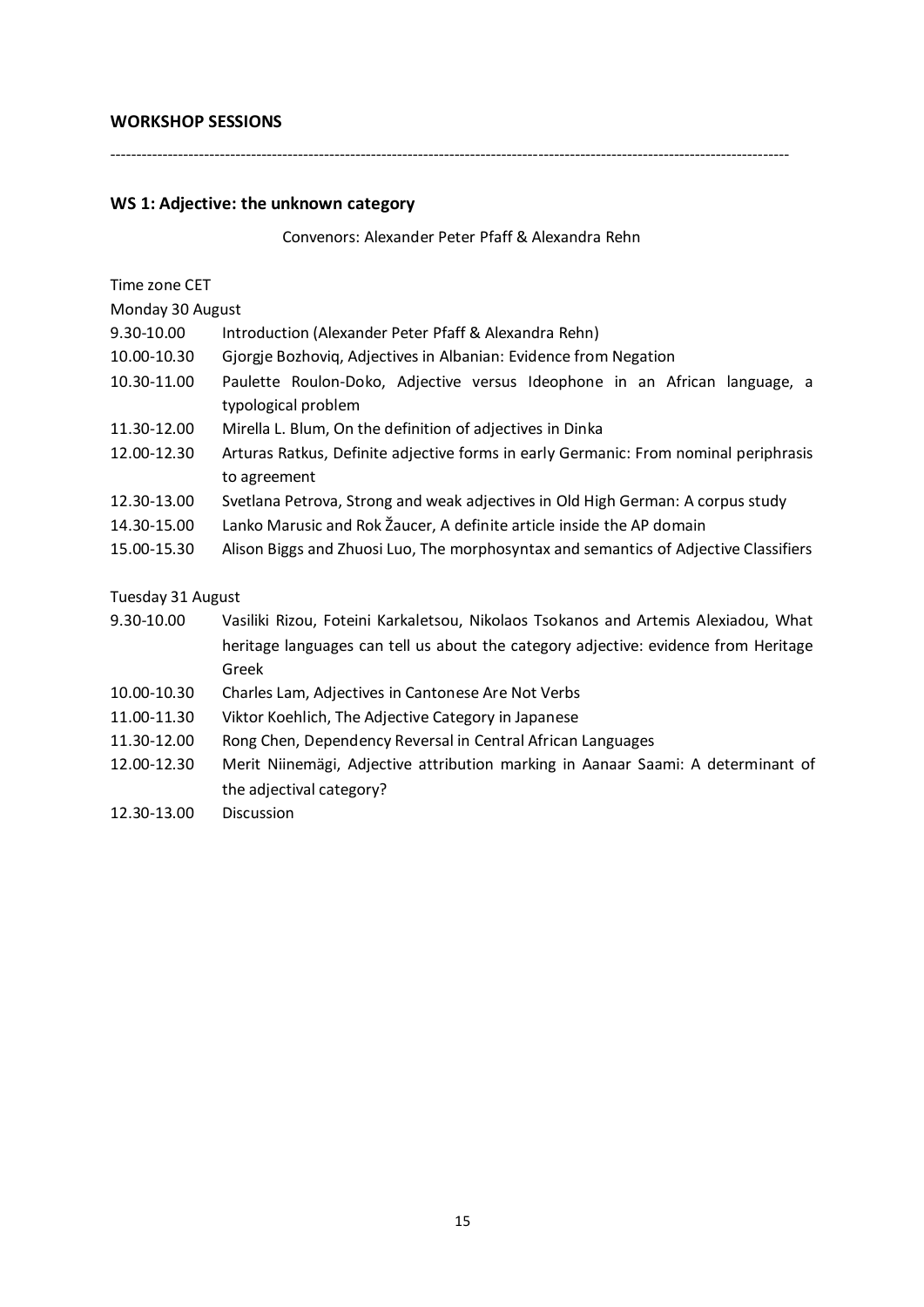### <span id="page-15-0"></span>**WS 2: Artificial/peripheral structures: What can they tell us about the (morpho)phonology**

### **of natural languages**

Convenors: Nina Topintzi & Giorgos Markopoulos

### Tuesday 31 August

- 14.30-15.00 Theodoros Lyriotakis, Peripheral and artificial structures in French L3 interlanguage grammar: The case of nonce loanblends
- 15.00-15.30 Kalomoira Nikolou and Anthi Revithiadou, Gradient phonological similarity in blend formation
- 15.30-16.00 Joachim Kokkelmans, Nonce words in research on language contact-induced hybrid grammars: Brussels French
- 17.00-17.30 Marc van Oostendorp, Esperanto Phonology As A Large-Scale Linguistic Experiment
- 17.30-18.00 Kevin Tang and Dinah Baer-Henney, The necessity of modelling lexical effects during artificial language learning paradigm

### Wednesday 1 September

- 9.30-10.00 Noam Faust, QoTeT paradigm migration in Modern Hebrew: A minor pattern with major implications
- 10.00-10.30 Julian Lysvik and Maria Evjen, Artificial Language Learning experiment shows that native Norwegian speakers avoid word-final voicing
- 11.00-11.30 Athina Kikiopoulou and Nina Topintzi, Weight effects in Greek? Insights from binomials
- 11.30-12.00 Birgit Alber, Sabine Arndt-Lappe and Joachim Kokkelmans, Truncation, clippings and blends: universal structures and their variation
- 12.00-12.30 Discussion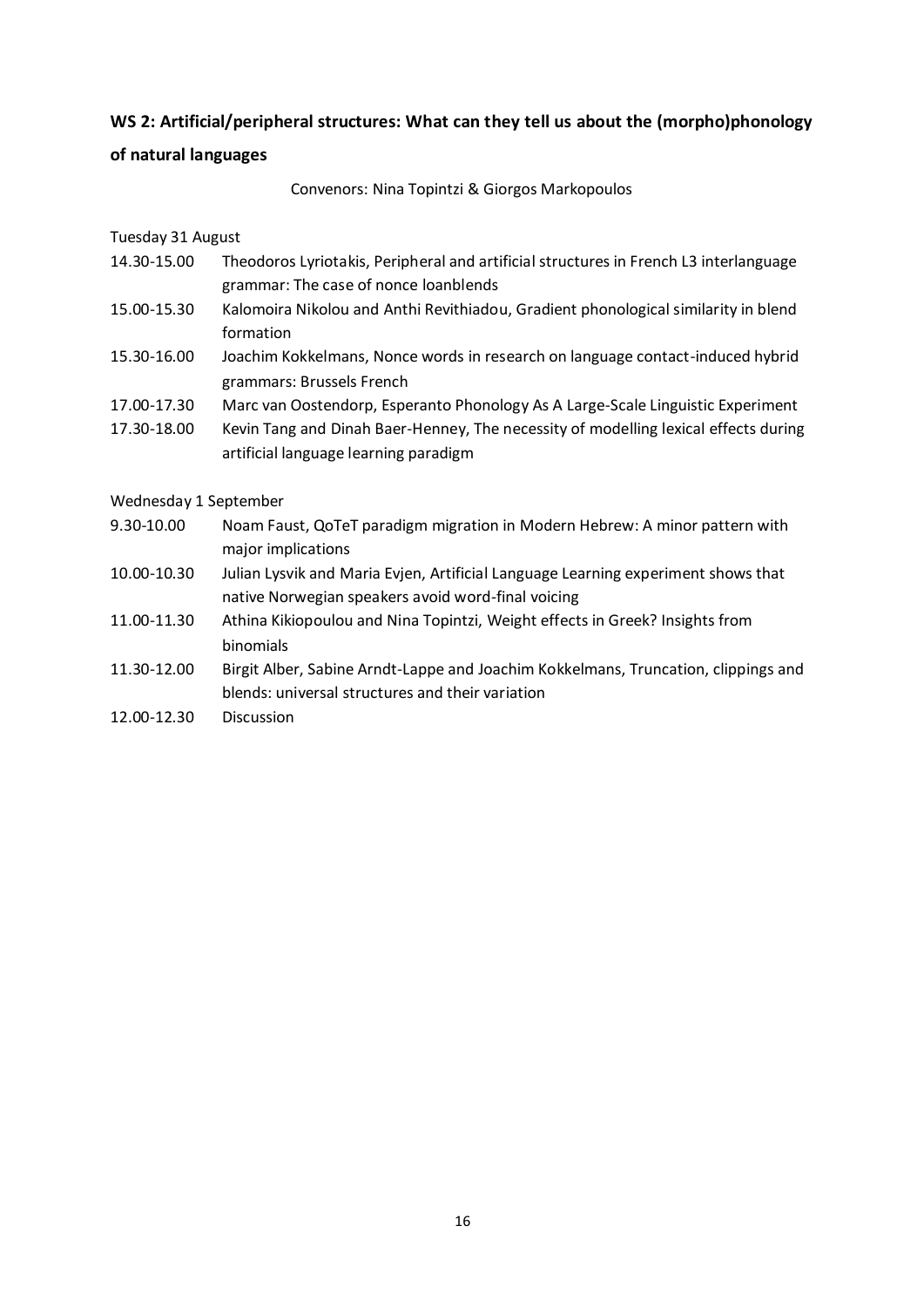#### <span id="page-16-0"></span>**WS 3: Building modality with syntax: Focus on Ancient Greek**

Convenors: Camille Denizot & Liana Tronci

Tuesday 31 September

- 9.00-9.30 Introduction (Camille Denizot & Liana Tronci)
- 9.30-10.00 Marina Benedetti and Chiara Gianollo, Modal uses of knowledge verbs in Ancient Greek
- 10.00-10.30 Martin Masliš, Evidentiality and complementation in Ancient Greek: The inferential gradient in the synchronic distribution of complementation strategies
- 11.00-11.30 Jesús de la Villa and Jesús Polo, Completive hoti vs ho:s as mark of evidentiality in Ancient Greek. Synchrony and diachrony
- 11.30-12.00 Emilia Ruiz-Yamuza, Conditional subordinate clauses and verbal moods: a case study
- 12.00-12.30 Rafael Martinez, Expressing modality via parenthetic accord clauses in ancient Greek

### Wednesday 1 September

- 9.00-9.30 Rodrigo Verano, Modality, (Inter)subjectivity and Politeness in Addressee-Oriented Assertions in the Dialogues of Plato
- 9.30-10.00 Michele Bianconi and Elisabetta Magni, Syntactic expressions of modality: optatives and 'optatival constructions' in the Greek of the Gospels
- 10.00-10.30 Giuseppina Di Bartolo, Counterfactual conditions in colloquial Ancient Greek
- 11.00-11.30 Ezra la Roi, A diachronic syntax of counterfactual mood attraction from Archaic to Classical Greek
- 11.30-12.00 Antonio R. Revuelta Puigdollers, Mood in clause combination: formal and pragmatic features
- 12.00-12.30 Richard Faure, discussant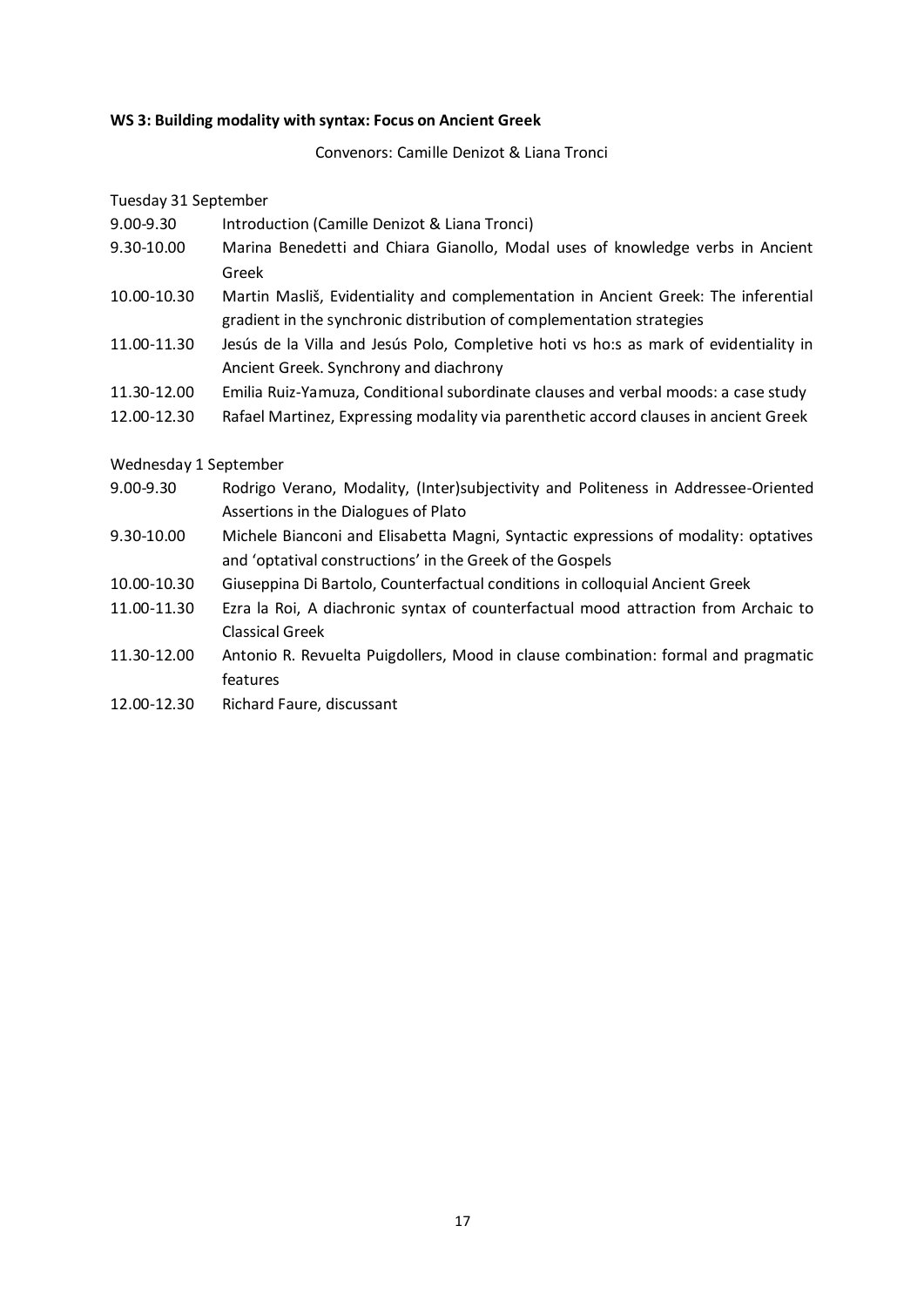#### <span id="page-17-0"></span>**WS 4: Causation: from concept to grammar**

Convenors: Marta Donazzan, Clémentine Raffy & Klaus von Heusinger

Monday 30 August 9.30-10.00 Introduction (Marta Donazzan, Clémentine Raffy & Klaus von Heusinger) 10.00-10.30 Artemis Alexiadou, The building blocks of causation: evidence from non-canonical realization 10.30-11.00 Jens Hopperdietzel, Malte Zimmermann and Mary Amaechi, Force calculation is cyclic 11.30-12.00 Renata Enghels, The causative constructional network in Spanish: a stringent case of language productivity at work 12.00-12.30 Lucia Tovena, Enabling and causes 12.30-13.00 Vittorio Ganfi and Valentina Piunno, Causativity and Complex Prepositions in Italian and Romance languages 14.30-15.00 Ben Ambridge, Speakers' preference for more versus less-transparent causatives: Computational modeling, grammaticality judgment and production data from English, Hebrew, Hindi, Japanese and K'iche' 15.00-15.30 Monika Rind-Pawlowski, Causative Constructions in Khinalug 15.30-16.00 Iva Novakova and Yanka Bezinska, Causation in Bulgarian: evidence from 3- to 6 year-old monolingual children 17-17.30 Andrea Ariño-Bizarro and Iraide Ibarretxe-Antuñano, Speakers' preferences for the conceptualisation and encoding of causative constructions in Spanish

Tuesday 31 August

|  | 9.00-9.30 | Bridget Copley, Intentions and dispositions |
|--|-----------|---------------------------------------------|
|--|-----------|---------------------------------------------|

- 9.30-10.00 Elitzur Bar-Asher Siegal, Noa Bassel and York Hagmayer, Causes and Conditions
- 10.00-10.30 Olga Kagan and Bridget Copley, A Force-Dynamic Approach to Perfectivity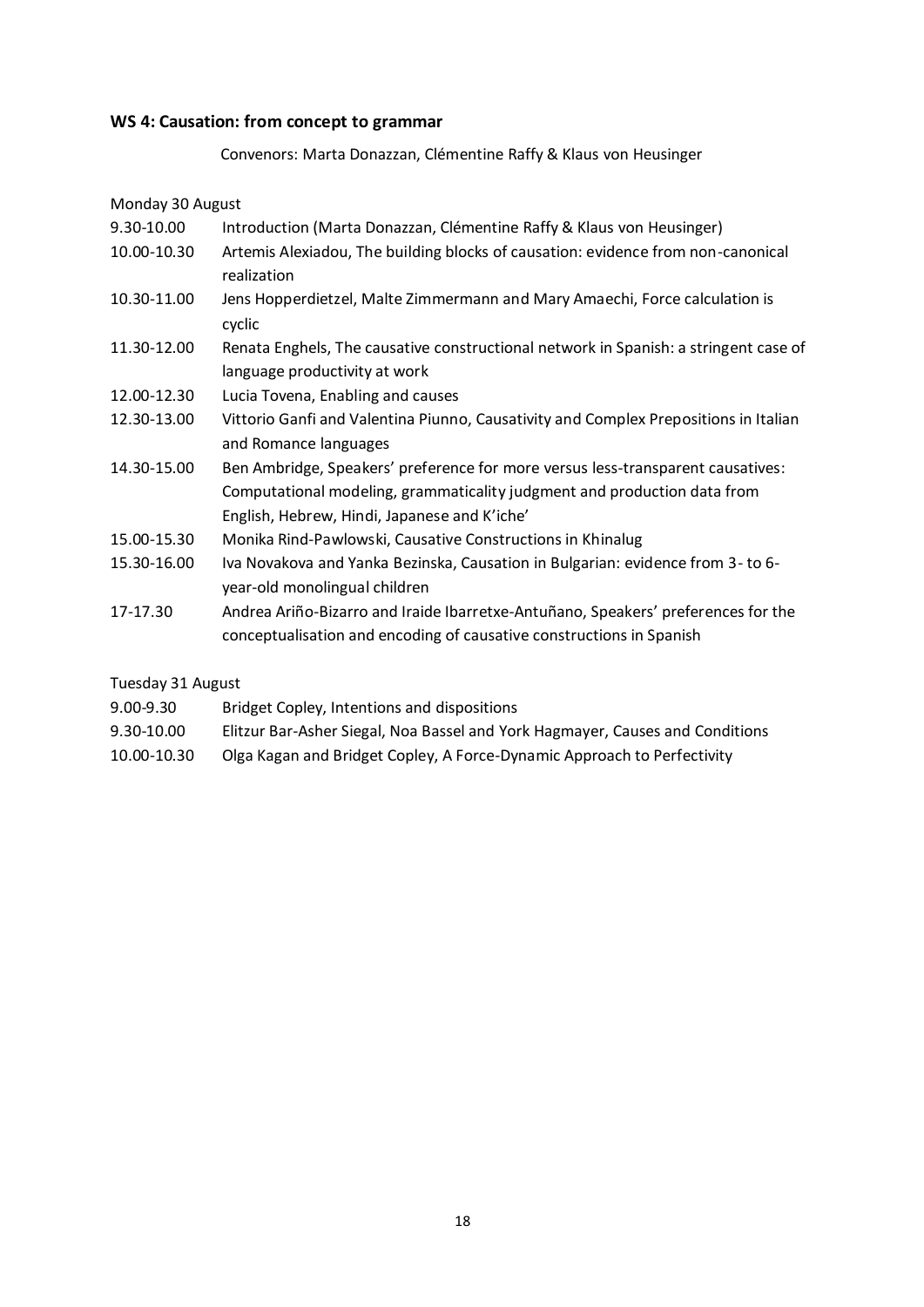### <span id="page-18-0"></span>**WS 5: Cognitive mechanisms driving language change**

Convenors: Carola Trips, Achim Stein, Yela Schauwecker & Michael Percillier

Tuesday 31 August

- 11.00-11.30 Introduction (Carola Trips, Achim Stein, Yela Schauwecker & Michael Percillier)
- 11.30-12.00 Nicole Hober, The implications of linguistic awareness for contact-induced change
- 12.00-12.30 Ulrike Demske, Syntactic Change and Language Processing: Extraposition in the History of German
- 15.00-15.30 Timothy Colleman, On the role of contact in the emergence of two new argument structure constructions in present-day Afrikaans
- 15.30-16.00 Savithry Namboodiripad, Shared processing strategies as a mechanism for contactinduced change in flexible constituent order
- 17.00-17.30 Ailís Cournane, Experimental acquisition evidence that children may drive modal verb incrementation
- 17.30-18.00 Discussion

Wednesday 1 September

- 09.00-09.30 Guglielmo Inglese and Anne Wolfsgruber, The rise of non-oppositional middle verbs: the case of Old French
- 09.30-10.00 Aritz Irurtzun and Maia Duguine, Mechanisms triggering the use of bare nouns in a language without bare nouns
- 10.00-10.30 Seckin Arslan, Restructuring in grammatical evidentiality in Turkish as a heritage language and implications for cognitive modulators of contact-induced change
- 11.00-11.30 John Hawkins and Luna Filipovic, Bilingualism-induced Language Change: What Can Change, When and Why?
- 11.30-12.00 Gerrit Jan Kootstra, Cross-linguistic structural priming as a potential mechanism of contact-induced language change
- 14.00-14.30 Sophia Voigtmann, Information Density as a Measurement of Processing Difficulties in Historical Data
- 14.30-15.00 Michelle Troberg, The role of analytic vagueness in the loss of Old French directional particles
- 15.00-15.30 Alexander Bergs, Language contact and language change from a constructional perspective
- 15.30-16.00 Marlieke Shaw and Hendrik De Smet, Loan word accommodation biases in Dutch and Middle English: a question of processing cost?
- 16.00-16.30 Discussion
- 16.30.17.00 Conclusion

Asynchronous presentation:

María Eugenia Arthuis Blanco, A psycholinguistic approach to feature borrowability in historical contact scenarios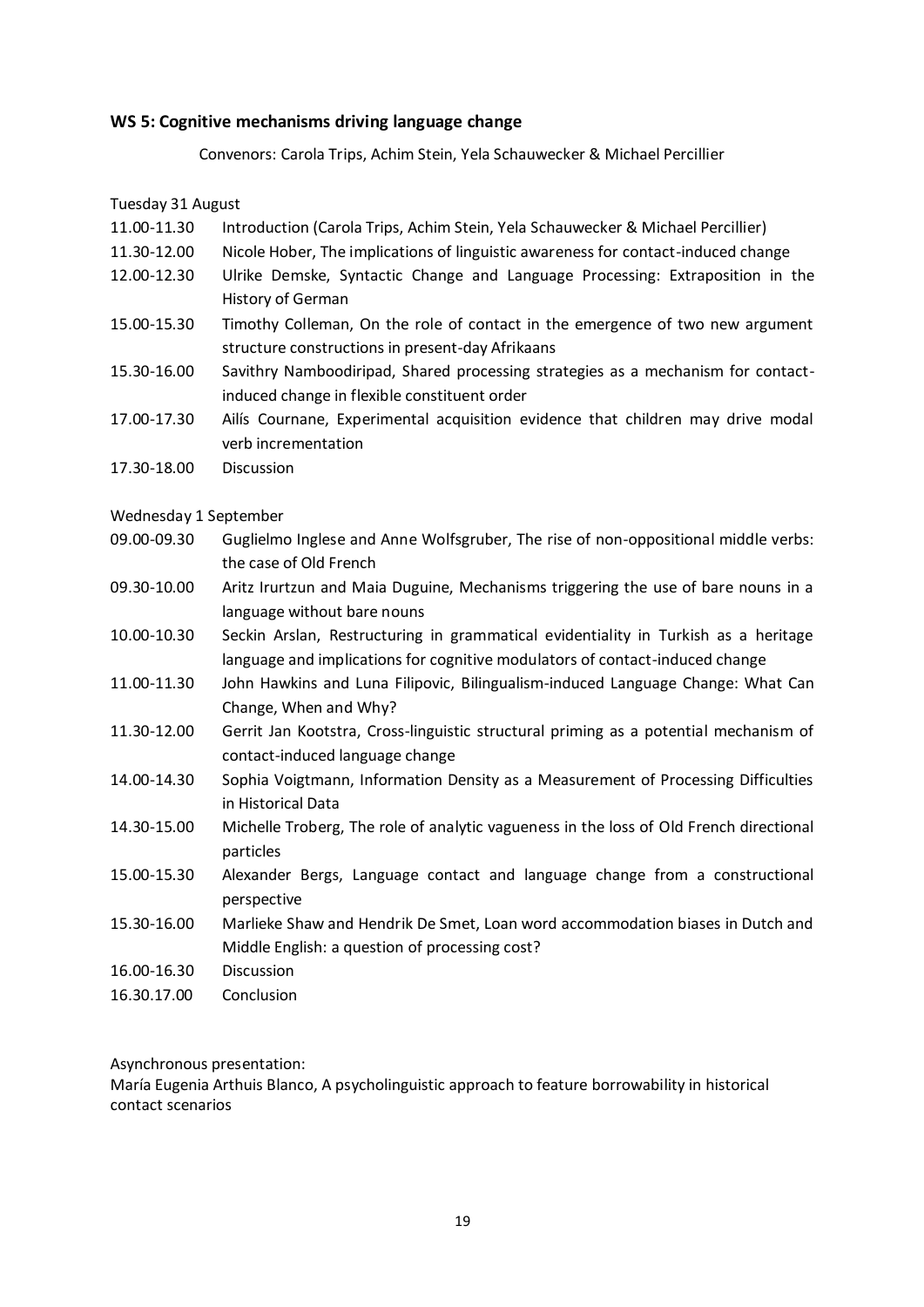### <span id="page-19-0"></span>**WS 6: Complex predicates across languages: Variation and acquisition (Complang)**

Convenors: Olga Borik, Silvia Sánchez & Ismael Teomiro

Monday 30 August

- 10.00-10.30 Introduction (Olga Borik, Silvia Sánchez & Ismael Teomiro)
- 10.30-11.00 William Snyder, Complex Predicates: Connecting Crosslinguistic Variation to Acquisition
- 11.30-12.00 Zaira Khalilova, Complex verbs in Bezhta
- 12.00-12.30 Bracha Nir, Predicate chaining and clause complexes in Hebrew and English: A discourse-based analysis
- 12.30-13.00 Kazuhiko Fukushima, Complex Predicates as a Testing Ground for Linguistic Theories/Concepts
- 14.30-15.00 Yanka Bezinska, Analytic causatives of French and Bulgarian children aged 3 to 6 years
- 15.00-15.30 Marin Kežić, The role of image and force-dynamic schemas in the formation of Croatian complex predicates: the case of the light verb baciti
- 15.30-16.00 Fatemeh Faroughi, Persian Complex Predicates, Syntactic or Morphological Units
- 16.30-17.00 Fedor Golosov, Telicizing light verbs in Poshkart Chuvash
- 17.00-17.30 Patricia Schneider-Zioga and Kenneth Van Bik, Pretending in Lai
- 17.30-18.00 Maria Luisa Zubizarreta and Sun-Ah Jun, Morpho-syntactic and Prosodic Cues in Complex Predicates. A Case Study

#### Tuesday 31 August

- 10.00-10.30 Hideki Kishimoto, The Roles of Verbs and Nouns in Japanese Light Verb Constructions
- 10.30-11.00 Paolo Della Putta and Francesca Strik Lievers, How complex are verbal periphrases to learn and unlearn? The case of <ir/andare a + infinitive> from L1 Spanish to L2 Italian
- 11.00-11.30 Tihomir Rangelov, Coverbs in the languages of Vanuatu and beyond
- 11.30-12.00 Anna Pompei, Verb-particle constructions and prefixed verbs: a case of applicative formation? A diachronic perspective on complex verb formation
- 14.30-15.00 Ivan Kapitonov and Pavel Rudnev, In support of post-syntactic head movement: loanword accommodation in Kunbarlang verb phrases
- 15.00-15.30 Eva Kardos, Marton Janosy, Gergely Petho and Andrea Szavo, Crosslinguistic influence in L3 acquisition: evidence for non-facilitative transfer from the acquisition of resultatives in L3 Spanish
- 15.30-16.00 Laura Horváth, Udmurt Complex Predicates with 'give', 'throw' and 'leave'
- 16.30-17.00 Yoshio Endo, The syntax and semantics of multiple V-V-V constructions
- 17.00-17.30 Emre Hakguder, Lenore Grenoble and Jessica Kantarovich, Complex Predicates in a Language Shift Environment: Sakha
- 17.30-18.00 Final discussion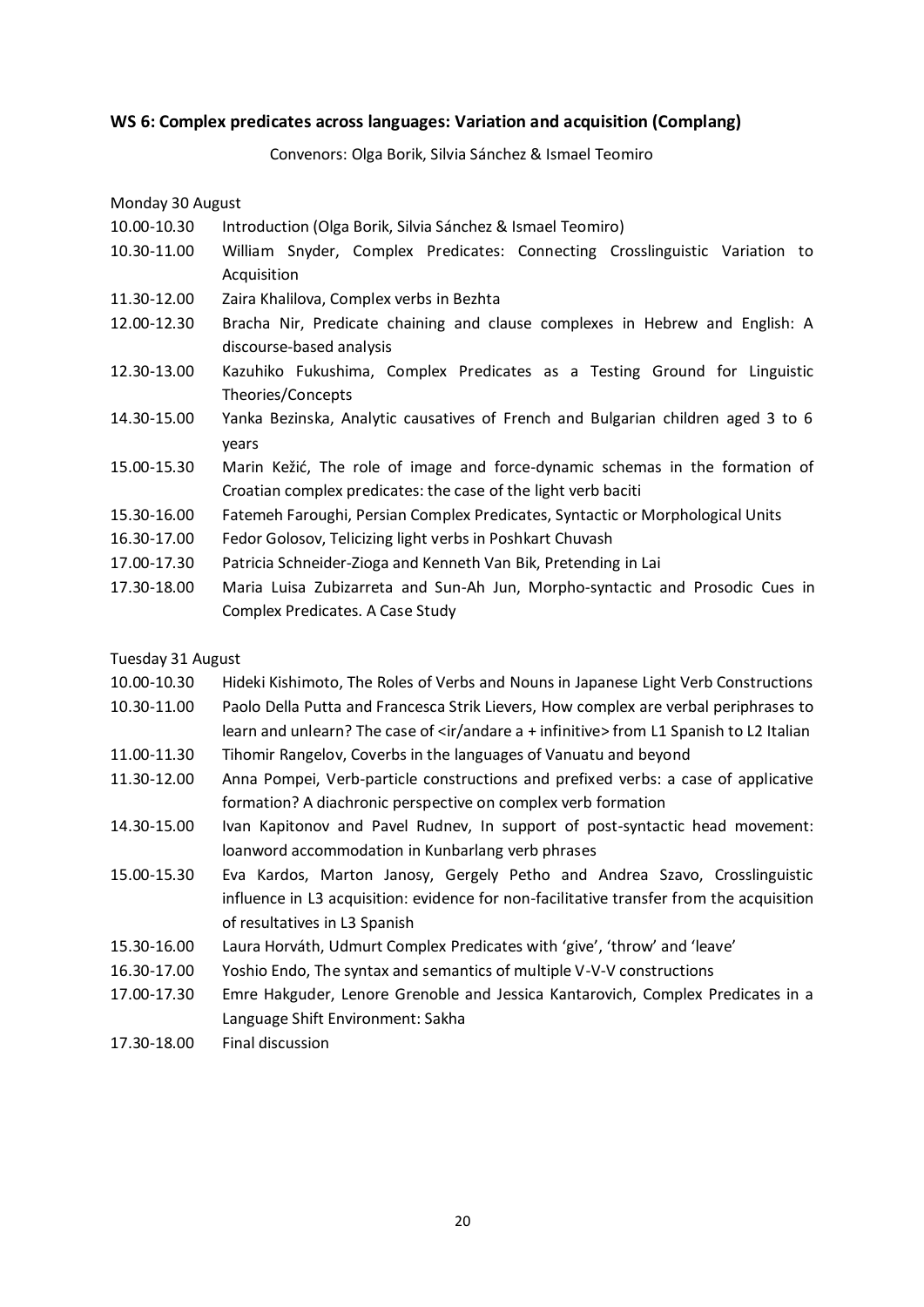### <span id="page-20-0"></span>**WS 7: Constructional analysis in multimodal perspective**

Convenors: Mirjam Fried, Kiki Nikiforidou & Alex Bergs

### Tuesday 31 August

- 14.30-15.00 Introduction (Mirjam Fried, Kiki Nikiforidou & Alex Bergs)
- 15.00-15.30 Manon Lelandais, A multimodal approach to syntactic coordination in spontaneous conversation
- 15.30-16.00 Peter Uhrig, Exploring the interaction of gesture and prosody in a large corpus
- 17.00-17.30 Roberta Cicchirillo, Claudia Roberta Combei, Francesca Masini and Miriam Voghera, The prosody of list constructions
- 17.30-18.00 Angeliki Alvanoudi, The Negative-Directive-Construction in Greek: Pragmatic and prosodic aspects of de mu les? ('tell me')
- 18.00-18.30 Pavel Machač and Mirjam Fried, Utterance comprehension in spontaneous speech: phonetic reductions and syntactic context

### Wednesday 1 September

- 9.00-9.30 Arie Verhagen, Construction grammar, multimodal communication, and design features of language: Preliminaries to a coherent research program
- 9.30-10.00 Claudia Lehmann, An integrated approach to multimodal ironic constructions
- 10.00-10.30 Kiki Nikiforidou, Multimodality, conventionality and inheritance in dialogic constructions
- 11.00-11.30 Svetlana Dachkovsky, Shirit Cohen-Koka, Rose Stamp and Bracha Nir, Multimodal Signs: PALM-UP as a Textual Discourse Marker
- 11.30-12.00 Anna Inbar, Rectification constructions in Israeli Hebrew: A multimodal approach
- 12.00-12.30 Jakub Jehlička and Eva Lehečková, From boundaries to contours a multimodalconstrual approach to aspectuality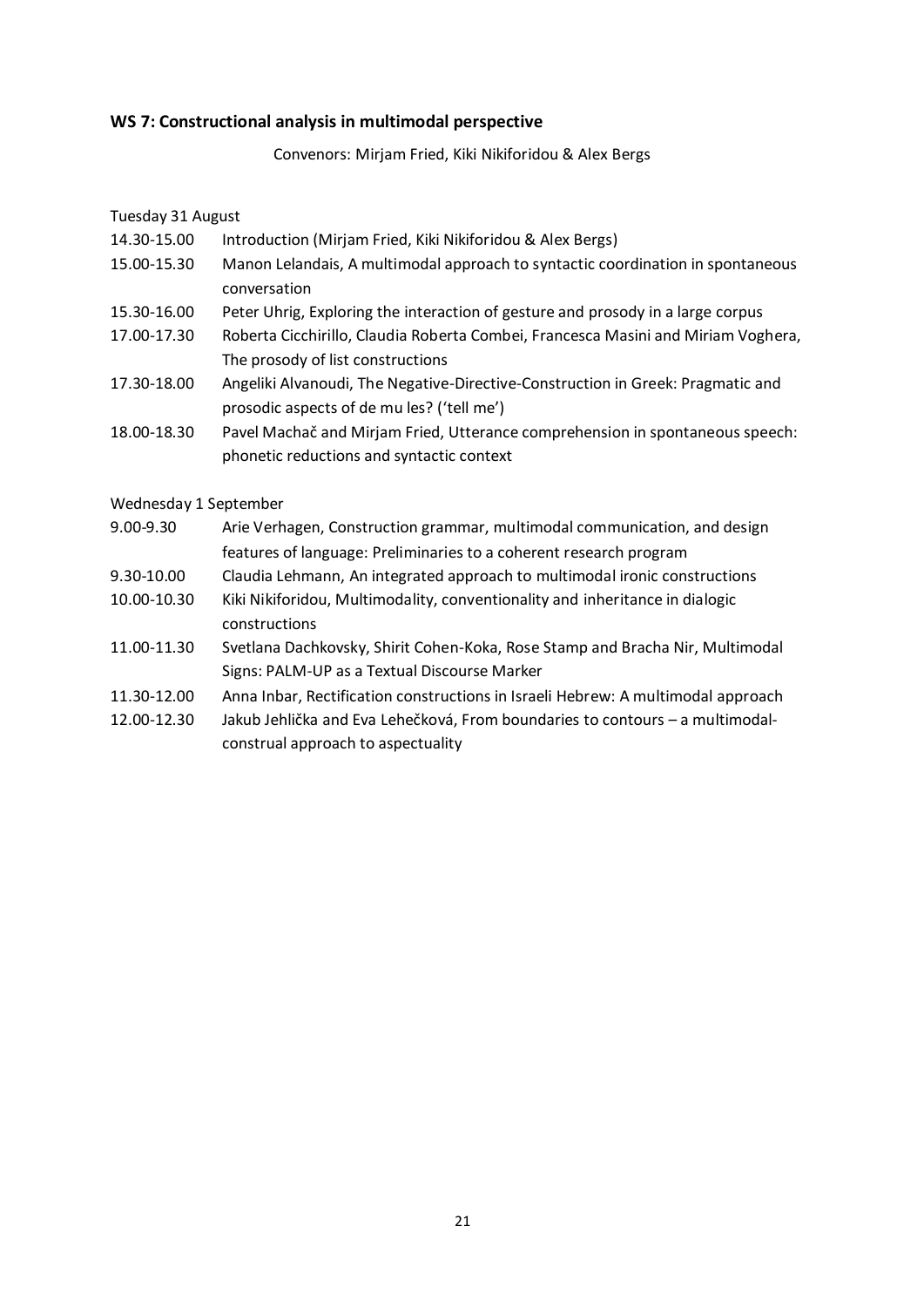### <span id="page-21-0"></span>**WS 8: Continuative and contrastive discourse relations across discourse domains: Cognitive and cross-linguistic approaches**

Convenors: Matthias Klumm, Anita Fetzer & Evelien Keizer

Tuesday 31 August

- 9.00-9.30 Introduction (Matthias Klumm, Anita Fetzer & Evelien Keizer)
- 9.30-10.00 Mitsuko Izutsu and Katsunobu Izutsu, When discursive glue comes off: Japanese contrastive and continuative connectives in spoken discourse
- 10.00-10.30 Debopam Das and Markus Egg, Continuity in discourse: A case study on causal and contrastive relations
- 11.00-11.30 Ludivine Crible, Connectives and other discourse signals: Parallelism in addition and contrast
- 11.30-12.00 Mathis Wetzel and Sandrine Zufferey, How do Learners process Continuous and Discontinuous Relations?
- 12.00-12.30 Anita Fetzer and Matthias Klumm, The linguistic realization of Continuation and Elaboration in (English) discourse: A context-based analysis across narrative and argumentative genres
- 14.30-15.00 Na Hu, Aoju Chen, Fang Li, Hugo Quené and Ted Sanders, The role of prosody in expressing subjective and objective causality in Mandarin discourse
- 15.00-15.30 Inés Recio Fernández and Óscar Loureda, Processing causal and counterargumentative connected discourse
- 15.30-16.00 Doriana Cimmino, Contrastive discourse relations and non-canonical syntax. A case study of Left Dislocations in spoken and written Italian
- 17.00-17.30 Carolin Harthan, Initial vs. Medial Placement of Contrastive Linking Adverbials in Conceptually-Written Present-Day English
- 17.30-18.00 Cecilia Maria Andorno, Sandra Benazzo and Christine Dimroth, More than one Contrast. Crosslinguistic and intralinguistic comparison of Contrast marking through task-elicited speech

### Wednesday 1 September

- 9.00-9.30 Marian Marchal, Pim Mak and Ted Sanders, Genre-based expectations for coherence relations
- 9.30-10.00 Augustin Speyer, Discourse relations and the German prefield
- 10.00-10.30 Amália Mendes, Deniz Zeyrek and Giedre Giedrė Valu̇naitė Oles̆kevicienė, Explicit ̆ and implicit relations of continuity and contrast in a multilingual discourse bank
- 11.00-11.30 Amalia Canes-Nápoles, Discourse markers as topic managers. But how exactly?
- 11.30-12.00 Elena Martínez Caro, Digression, topic resumption and discourse coherence: Comparing English and Spanish
- 12.00-12.30 Discussion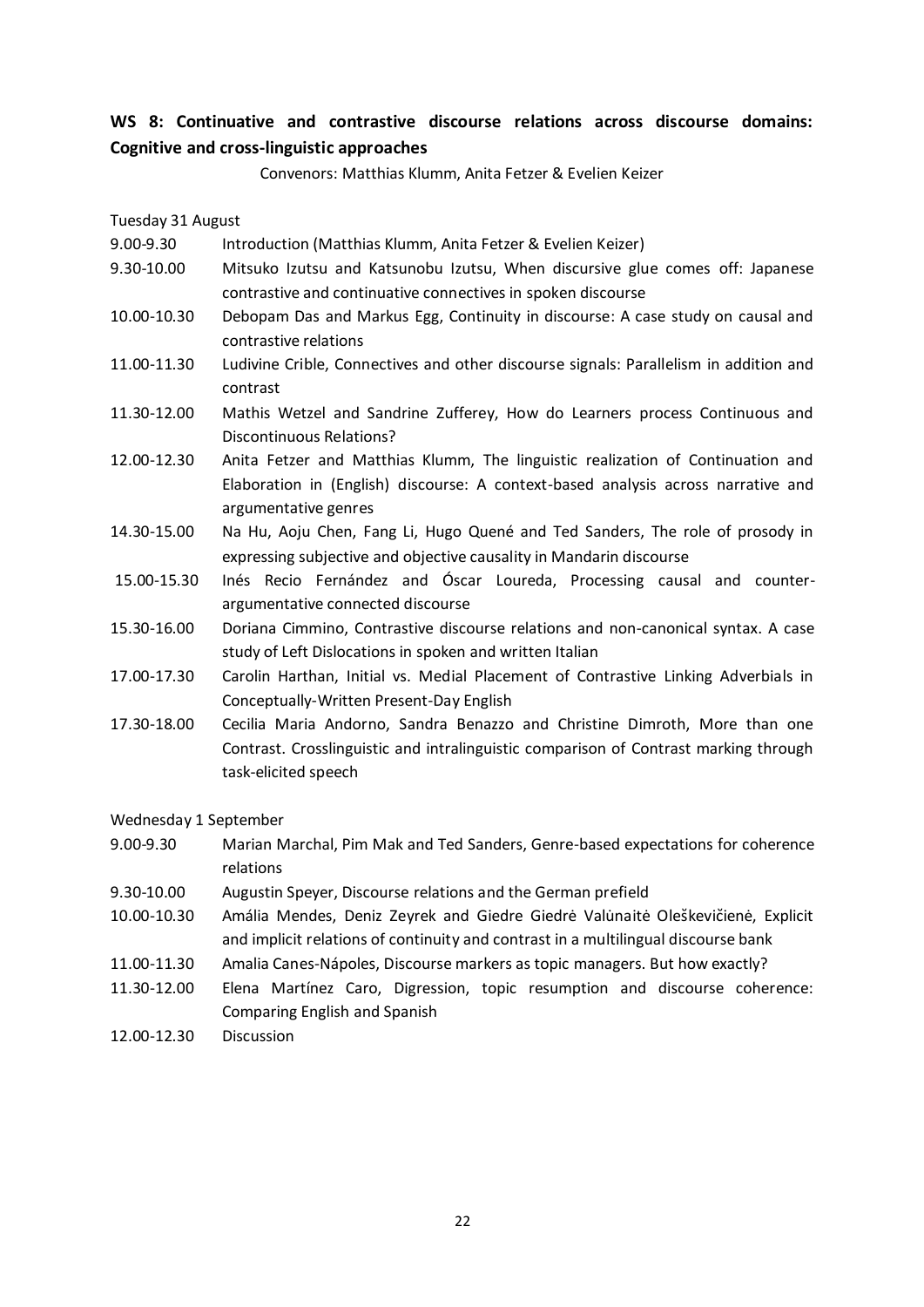### <span id="page-22-0"></span>**WS 9: Dissecting Morphological Theory 1: Diminutivization Across Languages and Frameworks**

Convenors: Stela Manova, Boban Arsenijevic, Laura Grestenberger & Katharina Korecky-Kröll

#### Monday 30 August

- 17.00 -17.30 Introduction (Stela Manova, Boban Arsenijevic, Laura Grestenberger & Katharina Korecky-Kröll)
- 17.30-18.00 Silva Nurmio and Olga Kagan, Diminutive or singulative? The suffixes -in and -k in Russian
- 18.00-18.30 Boban Arsenijevic and Marko Simonovic, Diminution, categorization and declension class in Serbo-Croatian
- 18.30-19.00 Dmitri Sitchinava and Stela Manova, Slavic diminutive morphology: An interplay of scope, templates and paradigms

#### Tuesday 31 August

- 09.00-09.30 Olga Steriopolo, Giorgos Markopoulos and Vassilios Spyropoulos, Parameters of variation in the syntax of expressive size suffixes: Case studies of Russian, German, Spanish, and Greek
- 09.30-10.00 Maria D. Voeikova, Structural functions of diminutives in modern Russian
- 10.00-10.30 László Fejes, Borrowed or inspired? Komi diminutive under Russian influence
- 10.30-11.00 Lina Inčiuraitė-Noreikienė and Bonifacas Stundžia, Diminutivization in Lithuanian: The case of noun borrowing
- 11.00-11.30 Elizaveta Tarasova and José Antonio Sánchez Fajardo, Pejorative suffixation in present-day English: A sociolinguistic analysis of -ie and -o nominalisations
- 11.30-12.00 Maria Rosenberg, The Swedish suffix -is and its place in the theory of diminutivization
- 12.00-12.30 Angel Alonsocortés, Diminutive formation in Spanish: evidence for word morphology
- 14.30-15.00 Wolfgang Dressler, Elisa Mattiello and Veronika Ritt-Benmimoun, Typological impact of morphological richness and priority of pragmatics over semantics in Italian, Arabic, German, and English diminutives
- 15.00-15.30 Reili Argus and Victoria Kazakovskaya, Acquisition of diminutives in typologically different languages: Evidence from Russian and Estonian
- 15.30-16.00 Mirena Patseva, Prosodic factors in the selection of Bulgarian diminutive suffixes in the perspective of Headmost accent theory
- 16.30-17.00 Utku Türk, Decomposing so-called diminutives in Turkish
- 17.00-17.30 Peter Rebrus, Péter Szigetvári and Miklós Törkenczy, Diminutives: Templatic morphology in an agglutinative language
- 17.30-18.00 Camiel Hamans, The parallel between diminutives, hypocoristics and embellished clippings in English and Dutch
- 18.00-18.30 Laura Grestenberger and Dalina Kallulli, Verbal diminutives and cross-categorial syncretism
- 18.30-19.00 Discussion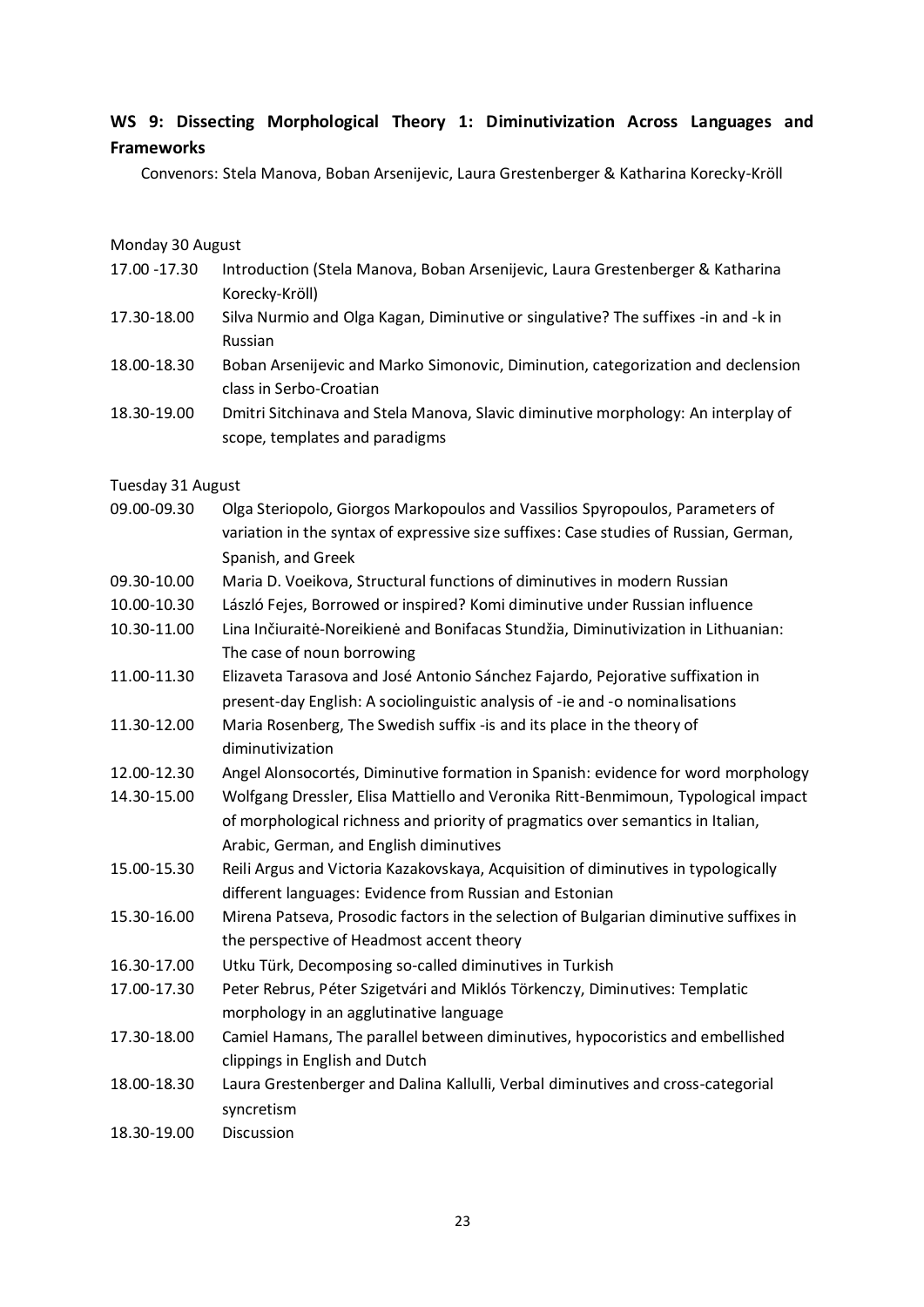### <span id="page-23-0"></span>**WS 10: Evidential strategies. Description and explanation**

Convenors: María Isabel Pérez Jiménez, Silvia Gumiel Molina & Aoife K. Ahern

| Friday 3 September |                                                                                         |
|--------------------|-----------------------------------------------------------------------------------------|
| 9.00-9.30          | Introduction (María Isabel Pérez Jiménez, Silvia Gumiel Molina & Aoife K. Ahern)        |
| 9.30-10.00         | Jennifer Tan, Evidential value of Spanish igual                                         |
| 10.00-10.30        | Elly Ifantidou and Lemonia Tsavdaridou, Mirative evidentials and non-propositional      |
|                    | meaning                                                                                 |
| 10.30-11.00        | Aoife Ahern, Jose Amenos-Pons and Pedro Guijarro-Fuentes, Evidentiality from a          |
|                    | developmental perspective: conjectural future in Catalan / Spanish bilinguals           |
| 11.00-11.30        | Rodica Zafiu, From context-dependent evidential strategies to grammatical               |
|                    | specialization: how the Romanian conjectural future becomes a presumptive mood          |
| 11.30-12.00        | Edita Gutiérrez-Rodríguez and Pilar Pérez-Ocón, Evidentiality and variation in the      |
|                    | complementizer phrase: the case of deísmo                                               |
| 12.00-12.30        | Elena Vilinbakhova, Evidential interpretations of Spanish uno vs. English one:          |
|                    | evidence from parallel corpora                                                          |
| 12.30-13.00        | Víctor Lara-Bermejo, The creation of evidentiality in Ibero-Romance                     |
| 14.30-15.00        | Chiara Zanchi, Evidentiality in Herodotus' Histories: a first survey                    |
| 15.00-15.30        | Eric Mélac, Evidentiality and and its grammaticalization in French: A contrastive study |
|                    | based on a spoken French-Tibetan corpus                                                 |
| 15.30-16.00        | Hans-Jörg Döhla and Anja Hennemann, When an evidential becomes a contact-               |
|                    | induced evidential strategy. The case of Guaraní particles in Paraguayan Spanish        |
| 16.00-16.30        | Manuel Leonetti, Individual-level predicates, locative adjuncts and perspectivization   |
| 16.30-17.00        | Victoria Escandell-Vidal, Testing evidential interpretations with estar+ILP. A          |
|                    | preliminary survey                                                                      |
| 17.00-17.30        | Angeles Carrasco, On evidentiality and perception. Ambivalent adjectives in the         |
|                    | Spanish non-finite complements of ver, 'see'                                            |
| 17.30-18.00        | Sara Sanchez-Alonso, Fraibet Aveledo and Maria Pinango, The Acquisition of Spanish      |
|                    | Copula Verbs in 4-12-year-old Children                                                  |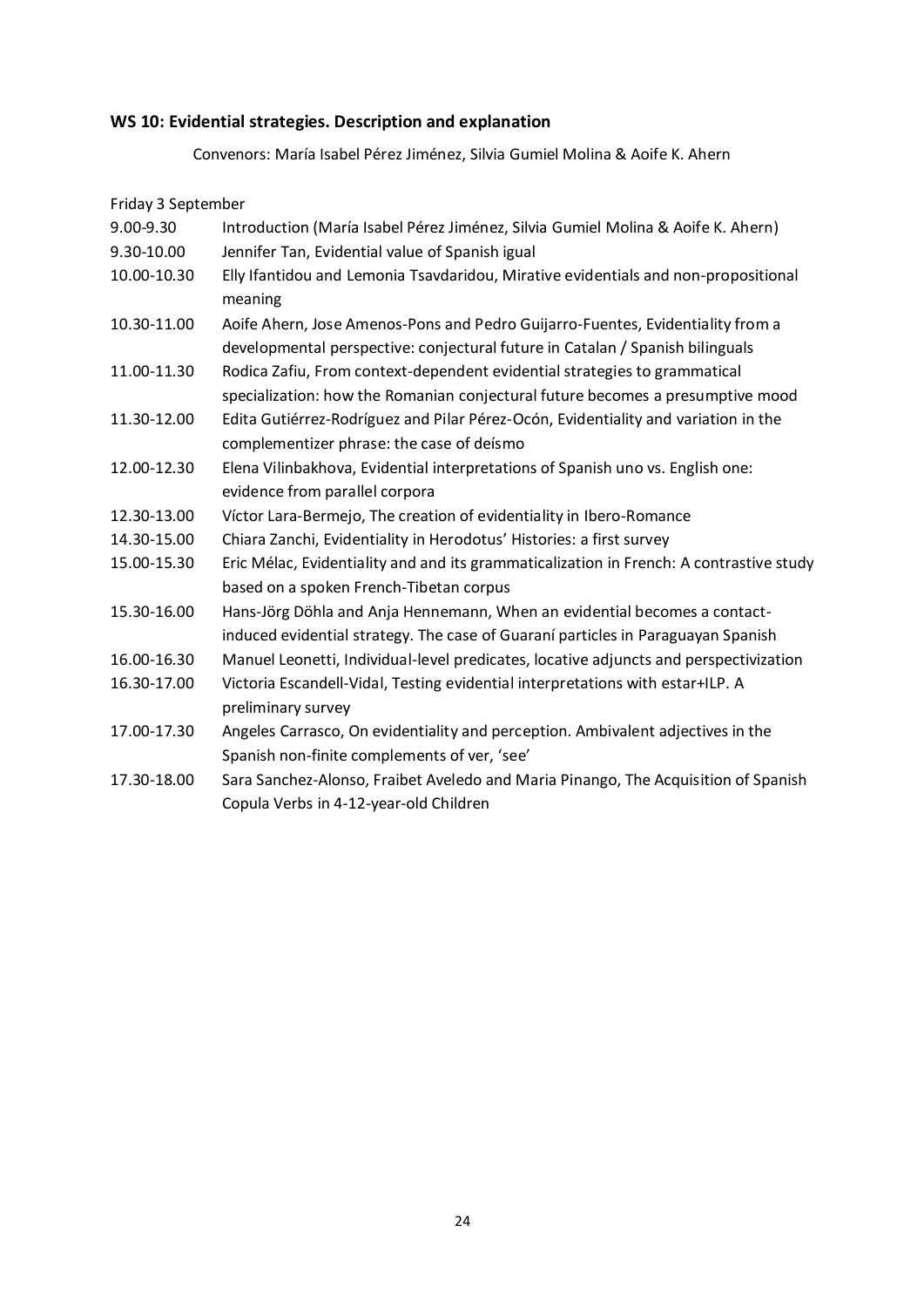### <span id="page-24-0"></span>**WS 11: Experimental approaches to Romance morphosyntax**

Convenors: Albert Wall, Senta Zeugin, Philipp Obrist, Johannes Kabatek & Patrick Santos Rebelo

Wednesday 1 September

- 14.00-14.30 Introduction (Senta Zeugin, Albert Wall, Philipp Obrist, Johannes Kabatek & Patrick Santos Rebelo)
- 14.30-15.00 Begoña Arechabaleta Regulez and Silvina Montrul, An Experimental Investigation of Language Variation and Change in Mexican Spanish
- 15.00-15.30 Martín Fuchs, Experimental methods for language variation and change in Spanish
- 16.00-16.30 Aixiu An and Anne Abeillé, Gender agreement with coordinated nouns in French : an experimental approach
- 16.30-17.00 Alina Villalva, Core issues in the field of experimental morphology
- 17.00-17.30 Irene Fally and Eva Smolka, Experimental Perspectives on Romance Prefix Verbs
- 18.00-18.30 Sophie Mürmann, Differential Object Marking and agentivity in Sicilian and Catalan. Evidence from an acceptability judgement study
- 18.30-19.00 Senta Zeugin, Differential Object Marking and language contact: an experimental study of Spanish and Romanian
- 19.00-19.30 Philipp Obrist, Albert Wall, Senta Zeugin, Johannes Kabatek and Patrick Santos Rebelo, Combining elicitation tasks and acceptability judgments in search of infrequent structures, A case study in Differential Marking of inanimate-reference objects in Spanish

Thursday 2 September

- 11.00-11.30 Diego Romero Heredero, Affectedness and Differential Object Marking in Spanish: a double perspective study
- 11.30-12.00 Klaus Von Heusinger and Marco Garcia Garcia, Differential Object Marking and discourse prominence in Spanish
- 12.00-12.30 Alina Tigau and Klaus Von Heusinger, Romanian direct object marking and discourse prominence – Experimental evidence from a paragraph continuation task
- 14.00-14.30 Carmen Widera, An experimental analysis of the variable use of il in finite impersonal constructions in modern spoken French
- 14.30-15.00 Vicky Leonetti and Jacopo Torregrossa, Investigating the interpretation of null and overt pronouns in Spanish by means of a graded judgement task and a sentence continuation task
- 15.00-15.30 Iria de-Dios-Flores and Juan Carlos Acuña-Fariña, Lexical control in Spanish obligatory complement control constructions: examining the contrast between subject and object control verbs
- 15.30-16.00 Discussion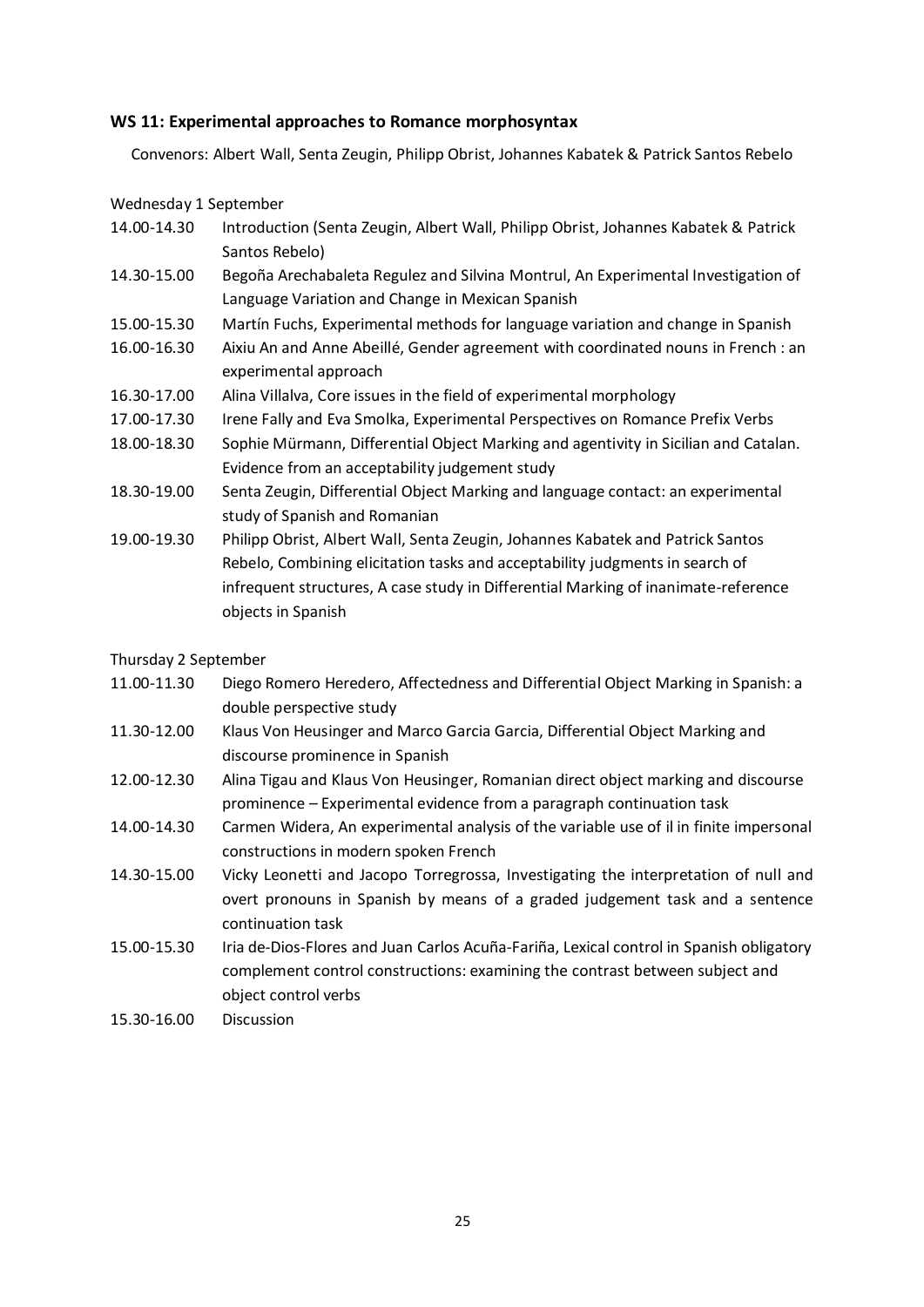### <span id="page-25-0"></span>**WS 12: Iconicity in prosaic lexicon**

#### Convenor: Ian Joo

#### Wednesday 1 September

- 9.00-9.30 Introduction
- 9.30-10.00 Keiko Murasugi and Kimi Akita, Japanese binomial adjectives
- 10.00-10.30 Maria Flaksman, Hidden iconicity: de-iconization of Russian and English imitative lexicons
- 11.00-11.30 Lalita Murty and Vasanta Duggirala, Iconicity of Adverbial Nouns of Time and Space in Telugu
- 11.30-12.00 José Antonio Sánchez Fajardo, Iconic prosody and prosaic bases: a constructionbased analysis of words ending in {o} in contemporary English
- 14.00-14.30 Aleksandra Cwiek, Are German Pokémon Names Sound-Symbolic?
- 14.30-15.00 Bonnie McLean, Michael Dunn and Mark Dingemanse, Two measures are better than one: combining ratings and guessing experiments for a more nuanced picture of iconicity in the lexicon
- 15.00-15.30 Discussion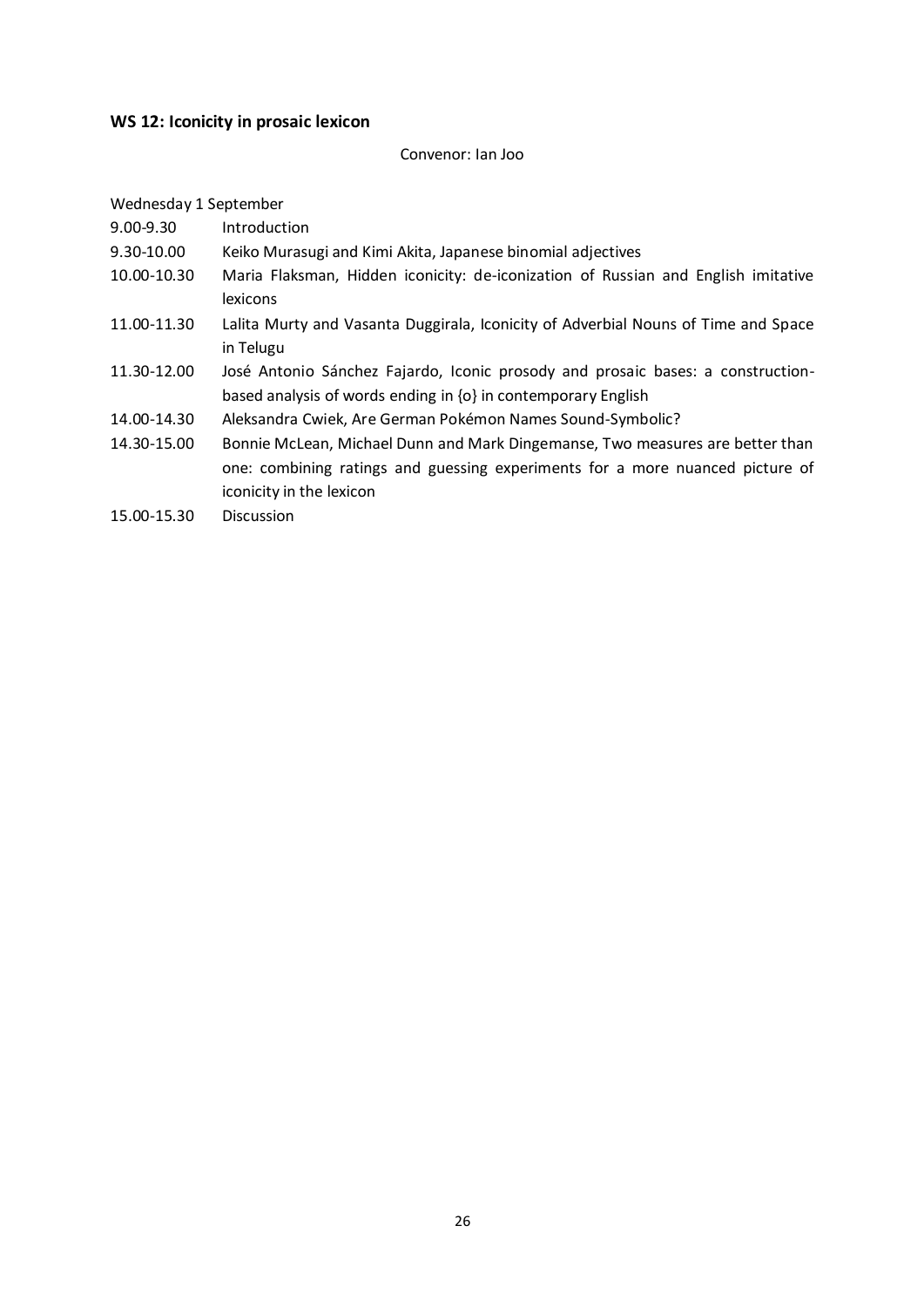### <span id="page-26-0"></span>**WS 13: Indexicality**

Convenors: Peter Juul Nielsen & María Sol Sansiñena

Wednesday 1 September 9.00-9.30 Introduction 9.30-10.00 Livio Gaeta, Evolutionary steps for linguistic signs: the role of indexicality 10.00-10.30 Caterina Mauri and Francesca Masini, Multi-layered indexicality: When proper names become categories 11.00-11.30 Eva Zehentner, The history of the English dative alternation: from morphosyntax to pragmatics 11.30-12.00 Hans-Olav Enger, Multifunctional indexes: two Scandinavian examples 12.00-12.30 Peter Juul Nielsen, From symbol to index: the semiotic alignment of the Danish free indirect object 14.00-14.30 Katja Politt and Gabriele Diewald, Paradigmaticization as indexicalization: German "medio-passive" constructions with and without lassen 14.30-15.00 Stef Spronck, Are there non-indexical expressions? 15.00-15.30 Stéphane Robert, Beyond insubordination: a Wolof verbal form indexing situational dependency 16.00-16.30 Teresa Flera, Indexicality in Contexts of Literary Fiction 16.30-17.00 Lars Heltoft, Domain-straddling indexicality - the Greenlandic causative 17.00-17.30 Stepan Mikhailov, Losing indices: How an anaphoric article developed from a 2SG possessive in Northern Khanty 18.00-18.30 Francois Nemo, Indexicality in the minimal/non-minimal (or less minimal) sign relationship 18.30-19.00 Binene Horchani, Indexicality of transcategorial morphemes 19.00-19.30 Discussion

27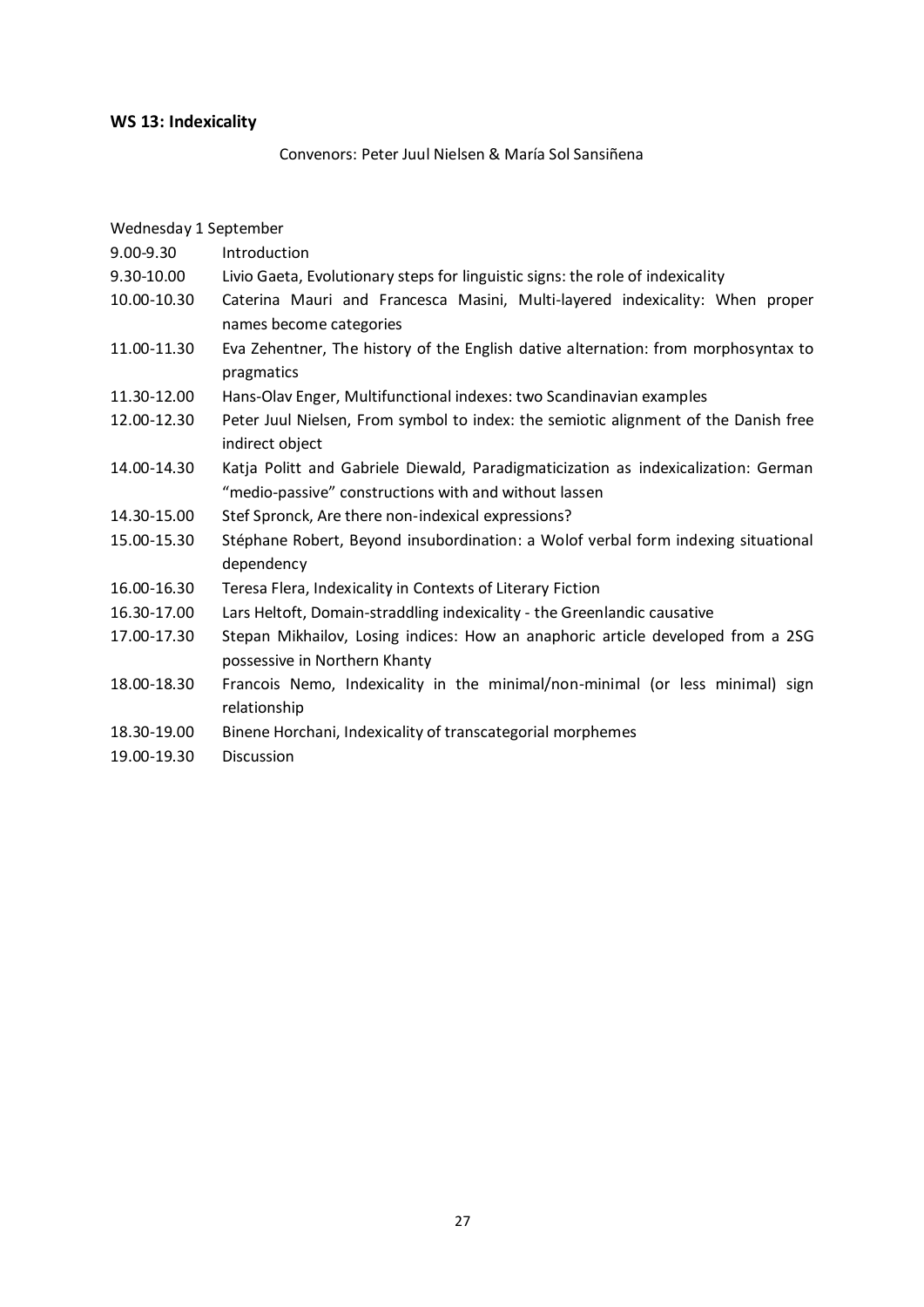### <span id="page-27-0"></span>**WS 14: Integrating sociolinguistics and typological perspectives on language variation**

Convenors: Silvia Ballarè, Francesca Di Garbo, Guglielmo Inglese & Eri Kashima

Wednesday 1 September

- 16.00-16.30 Minella Duzerol, Variation in Martinican complementation: a sociogrammatical approach
- 16.30-17.00 Mara Marsella, The copula system in Palenquero. A preliminary variationist study
- 17.00-17.30 Laura Becker, Matías Guzmán Naranjo and Samira Ochs, The influence of sociolinguistic factors on conditional constructions
- 18.00-18.30 Susanne Maria Michaelis, The systematic contributions of substrates and lexifiers in creolization
- 18.30-19.00 Adriano Murelli, A scale of standardness for relative constructions in European varieties?
- 19.00-19.30 Itxaso Rodríguez-Ordóñez, Variation, the role of frequency and social indexicality in the acquisition of Basque ergativity

Thursday 2 September

- 9.00-9.30 Alessandra Barotto, Simone Mattiola and Caterina Mauri, A socio-typological approach to conditionals: focus on counterfactuals
- 9.30-10.00 Anja Hasse and Guido Seiler, Filling the gap in a typology of mixed languages
- 10.00-10.30 Verena Weiland, Sociolinguistic parameters of Spanish fricative pronunciation: A corpusphonological approach to Spanish consonants

Friday 3 September

- 9.00-9.30 Jonathon Lum, Bill Palmer, Alice Gaby and Jonathan Schlossberg, Sociolinguistic and typological variation in frames of spatial reference
- 9.30-10.00 Konstantinos Sampanis, Utku Türk and Umut Gülsün, Defining borrowing hierarchies in the light of sociolinguistic and geodemographic causation: contact-induced morphosyntactic change in Asia Minor Greek
- 10.00-10.30 John Peterson, A sociolinguistic-typological approach to the linguistic prehistory of South Asia
- 11.00-11.30 Nina Dobrushina, Intra-language variation in a typological perspective
- 11.30-12.00 Lorenzo Ferrarotti, Isolation and Complexification: some Evidence from Northern Italian Dialects
- 12.00-12.30 Matthew Stave, Kilu von Prince and Frank Seifart, A usage-based approach to morphological typology
- 14.30-15.00 Natalia Stoynova, Language-inherent variability or contact-induced change? The clitic že 'after all' in Russian speech of Nanai and Ulcha speakers
- 15.00-15.30 Peter Dekker, Marian Klamer and Bart de Boer, Analysing contact-induced simplification in Alorese using agent-based models
- 15.30-16.00 Bert Cornillie and Malte Rosemeyer, Syntactic elaboration: the case of auxiliation in the realm of communicative distance

17.00-17.30 Discussion

Asynchronous presentation: Debra Ziegeler and Christophe Lenoble, Typological explanation and grammaticalization in a New English variety: Singapore English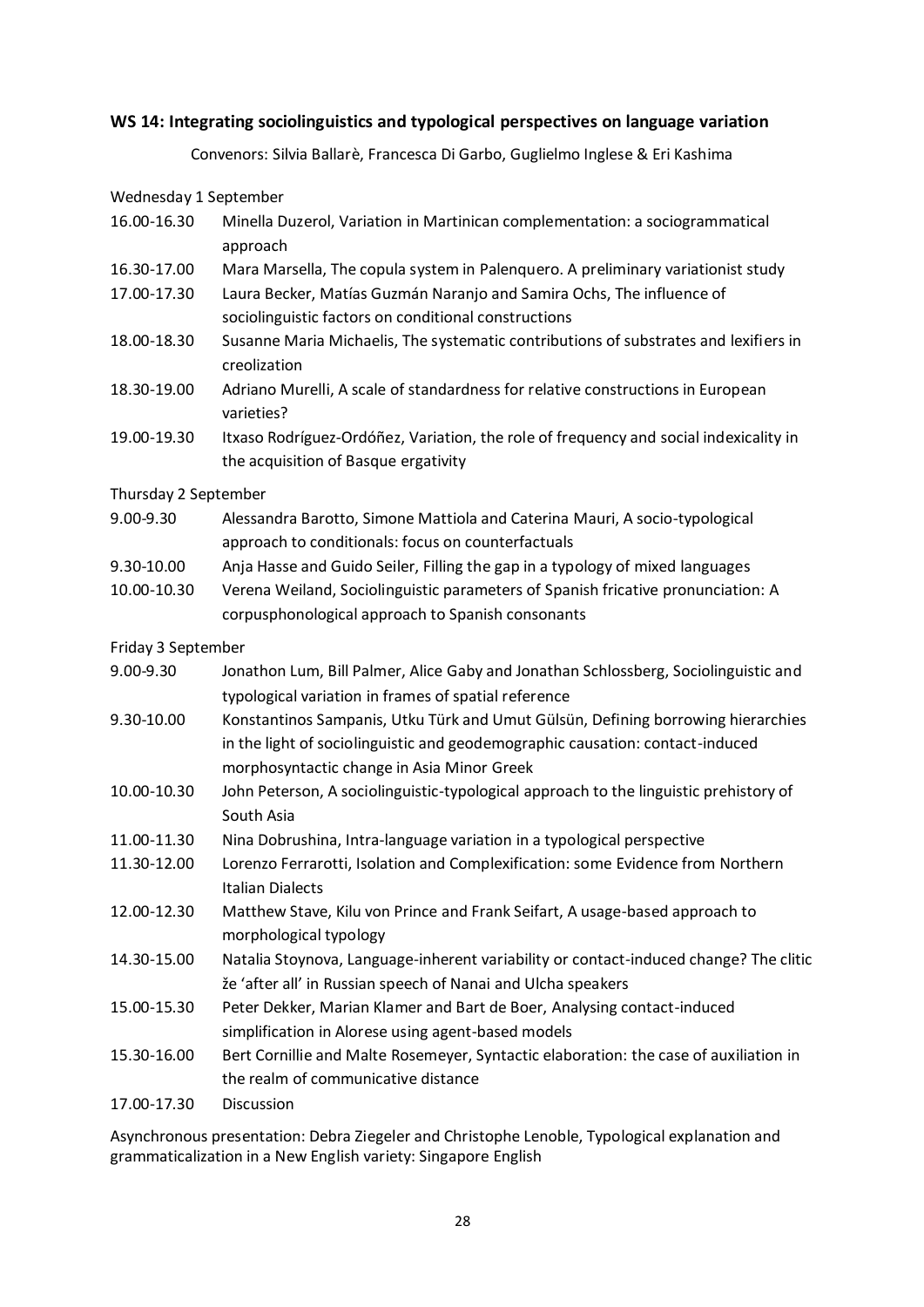### <span id="page-28-0"></span>**WS 15: Investigating language isolates: typological and diachronic perspectives**

Convenors: Iker Salaberri, Dorota Krajewska, Urtzi Reguero, Eneko Zuloaga, Borja Ariztimuno, Maitena Duhalde, Oxel Uribe-Etxebarria, Sergio Monforte, Ekaitz Santazilia & Koldo Ulibarri

#### Wednesday 1 September

| 16.00-16.30 |                              |  |  |  | Introduction (Iker Salaberri, Dorota Krajewska, Urtzi Reguero, Eneko Zuloaga, Borja |  |  |  |
|-------------|------------------------------|--|--|--|-------------------------------------------------------------------------------------|--|--|--|
|             |                              |  |  |  | Ariztimuno, Maitena Duhalde, Oxel Uribe-Etxebarria, Sergio Monforte, Ekaitz         |  |  |  |
|             | Santazilia & Koldo Ulibarri) |  |  |  |                                                                                     |  |  |  |

- 16.30-17.00 Matthias Urban, Language Isolates and the linguistic prehistory of the Central Andes
- 17.00-17.30 Spike Gildea and Katharina Haude, An Austronesian-type voice system in an Amazonian isolate
- 18.00-18.30 Jesus Olguin Martinez, Temporal adverbial clauses in language isolates
- 18.30-19.00 Natalia Chousou-Polydouri, David Inman, Marine Vuillermet, Kellen Parker van Dam, Shelece Easterday and Françoise Rose, Is there a typological profile of isolates?
- 19.00-19.30 Carmen Jany, California isolates: Language contact and genetic classification

#### Thursday 2 September

- 09.00-09.30 Angela Terrill, Baroque accretions and isolation: A view on language isolates
- 09.30-10.00 Rik Van Gijn, Leonardo Arias, Nicholas Q. Emlen, Nora Julmi and Sietze Norder, The social life of isolates: a multidisciplinary approach to reconstructing the history of isolates in the north-west Amazon
- 10.00-10.30 Abbie Hantgan, The case of the Big Bang a methodology for tracing the history of a language and population isolate
- 11.00-11.30 Ekaterina Gruzdeva and Juha Janhunen, On the external and internal history of Nivkh (Amuric) in a comparative perspective
- 11.30-12.00 Julen Manterola, Etymologies and etymography in a language isolate: the case of Basque
- 12.00-12.30 Anna Bugaeva, Ainu, an isolate in Northeast Asia: what makes it unique?

#### Friday 3 September

- 14.30-15.00 Thomas Schwaiger, Reduplication in language isolates: Special or run-of-the-mill?
- 15.00-15.30 Luca Alfieri, Linguistic isolates and the comparative method: On the controversial genetic affiliation of Burushaski
- 15.30-16.00 Irina Nikolaeva, Syntactic reconstruction in isolates research: Proto-Yukaghir core grammar and Uralic
- 17.00-17.30 Florian Lionnet, How typologically and areally unusual is Laal?
- 17.30-18.00 Conclusions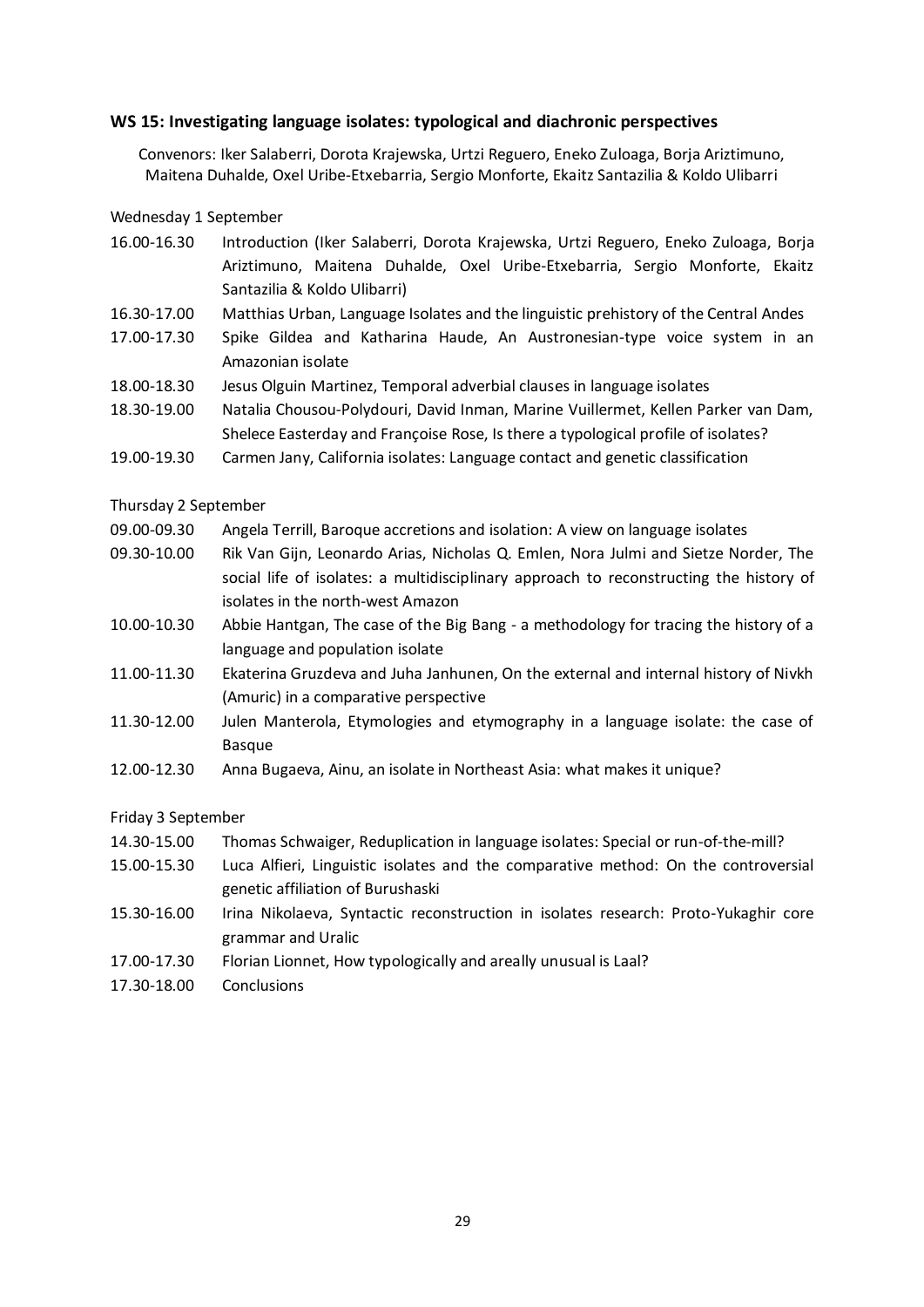### <span id="page-29-0"></span>**WS 16: Italian heritage language communities**

Convenors: Margherita Di Salvo & Eugenio Goria

Thursday 2 September

- 09.00-09.30 Introduction (Margherita Di Salvo & Eugenio Goria)
- 09.30-10.00 Marta Lupica Spagnolo, Italian in Transit: Attempting a definition on the basis of distribution and functions of generalized present infinitives
- 10.00-10.30 Antonia Rubino, 'Amore it's a sweet word': Attitudes towards heritage languages amongst third generation Australian-Italian youth
- 10.30-11.00 Silvia Natale and Stefania Marzo, Standardization of neostandard Italian abroad
- 11.30-12.00 Simone Pisano, Vittorio Ganfi and Valentina Piunno, Heritage Sardinian: a corpusbased study
- 12.00-12-30 Valentina Del Vecchio, The role of well-defined areas of origin in the trends of language contact phenomena in contexts of migration: The case of an Italian community in Bletchley (Milton Keynes)
- 12.30-13.00 Maria Francesca Ferin, Miriam Geiss, Tanja Kupisch and Theodoros Marinis, Rhetorical Questions in German-dominant Heritage Speakers of Italian
- 14.00-14.30 Manuela Frontera, Cues of dialect attrition in Italian-Argentinian speakers
- 14.30-15.00 Andrea Peskova, Italian Heritage Speakers in Buenos Aires
- 15.00-15.30 Evandro L. T. P. Cunha, Designing and building a web corpus of Talian (Brazilian Venetian language)
- 15.30-16.00 Guilherme D. Garcia and Natalia Brambatti Guzzo, Using corpus data to map phonological patterns in Brazilian Veneto

Friday 3 September

- 09.00-09.30 Chiara Celata and Naomi Nagy, Phonological change in Heritage Italian spoken in Toronto: social factors and lexical frequency
- 09.30-10.00 Giulia Pepe, Between new and old: An analysis of the linguistic practices of post-war and post-2008 crisis Italian migrants in the UK
- 10.30-11.00 Margherita Di Salvo and Naomi Nagy, Differential Object Marking in two Italian communities abroad: Diatopic and network variation
- 11.00-11.30 Lucija Šimičić and Ivana Škevin Rajko, Language ideologies, attitudes and practices among Italian speakers in Croatia
- 11.30-12.00 Discussion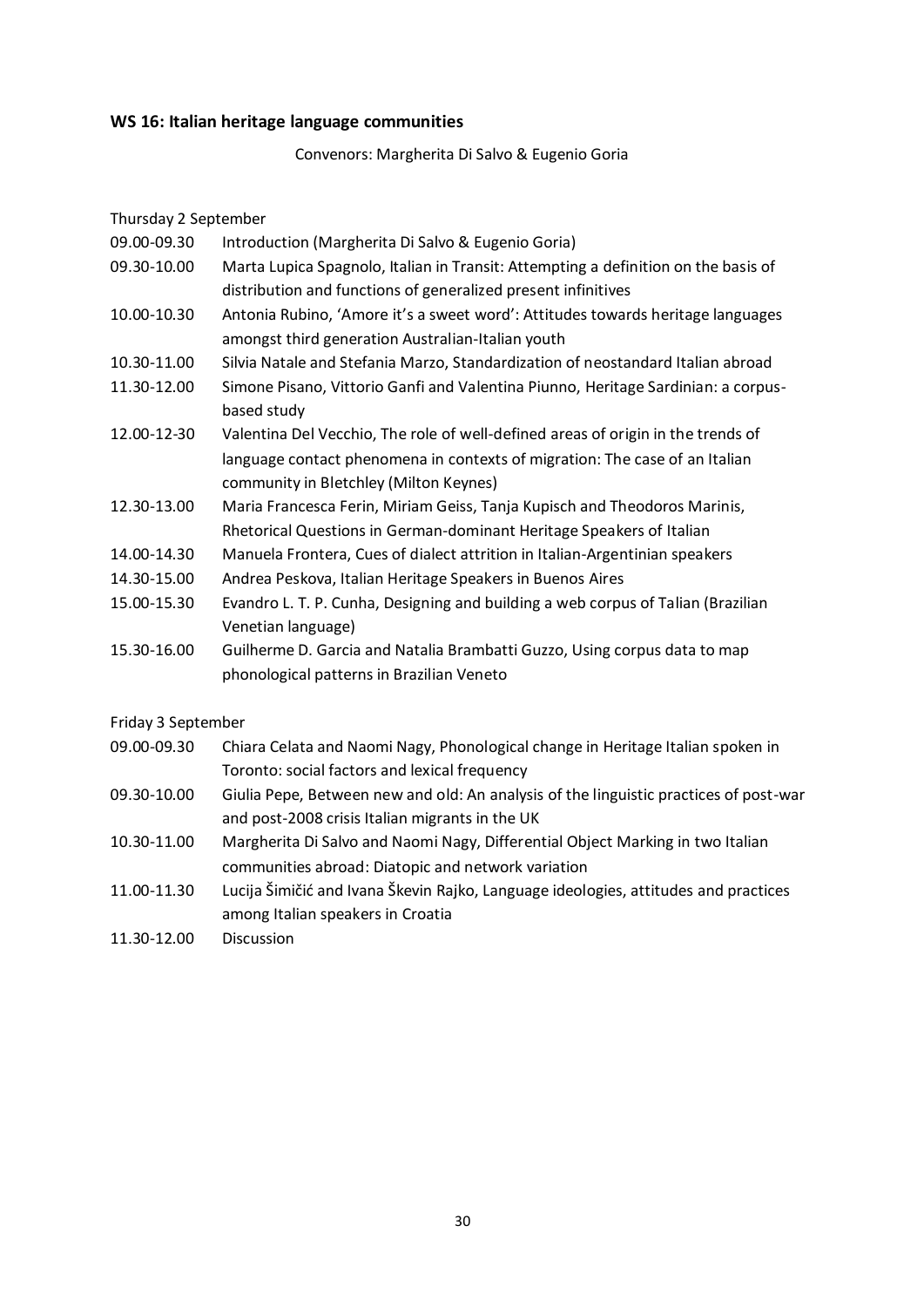### <span id="page-30-0"></span>**WS 17: Mountain linguistics**

#### Convenor: Matthias Urban

Thursday 2 September

- 11.20-11.30 Introduction (Matthias Urban)
- 11.30-12.00 Marc Alllassonnière-Tang and One-Soon Her, Mountains, rivers, and word orders of numeral bases and classifiers in Tibeto-Burman
- 12.00-12.30 Henrik Liljegren, Small-scale convergence in the Hindu Kush mountain area
- 12.30-13.00 Michael Daniel and Alexey Koshevoy, Language altitude and language size
- 14.00-14.30 George Moroz, On the correlation between phoneme inventory size and elevation: the case of Dagestan
- 14.30-15.00 Raffaele Cioffi, Marco Angster, Marco Bellante, Paolo Benedetto Mas, Livio Gaeta, Adriano Murelli, Aline Pons, Gianmario Raimondi and Matteo Rivoira, Mountain Linguistics: The Western Alpine Landscape
- 15.00-15.30 Caleb Everett, A frequency-based approach to exploring potential effects of ambient air pressure reduction on ease of articulation
- 15.30-16.00 Ronald Schaefer and Francis Egbokhare, Edo North: Refugium and Micro-Accretion Zone
- 16.00-16.30 Johanna Nichols, Mountain river thinking: Verticality and language stacks (keynote)
- 16.30-17.00 Discussion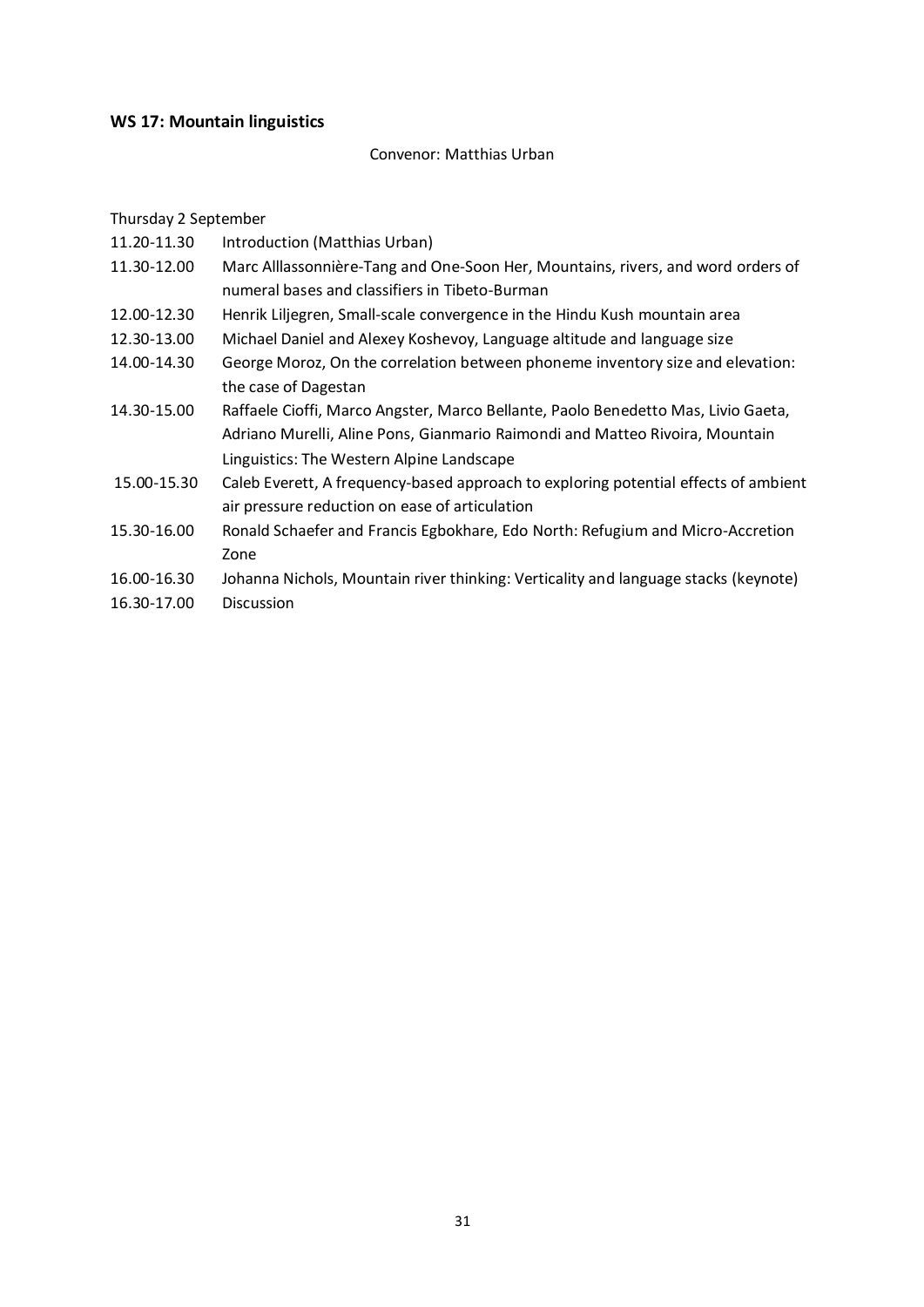### <span id="page-31-0"></span>**WS 18: The syntax of argument structure alternations across frameworks - SAS21**

Convenors: Svitlana Antonyuk, Ángel L. Jiménez-Fernández & Isabel Oltra-Massuet

Wednesday 1 September

- 15.30-16.00 Introduction (Svitlana Antonyuk, Ángel L. Jiménez-Fernández & Isabel Oltra-Massuet)
- 16.00-16.30 Mara Frascarelli, Focus Fronting and Argument Structure
- 16.30-17.00 Isabel Crespí, Resultative and stative passives in Catalan: an approach from event structure
- 17.00-17.30 Josep Ausensi and María Eugenia Mangialavori Rasia, Causative verbs and intransitive causatives
- 18.00-18.30 Cilene Rodrigues, When a possessor runs away from home, where does it go? A study on external possession and types of verbal argument structure
- 18.30-19.00 Alison Biggs, On two classes of unaccusatives in Shantou Teochew (Southern Min)
- 19.00-19.30 Heidi Harley, Polysemy and monosemy in the object-drop alternation

Thursday 2 September

- 9.00-9.30 Peter Hallman, Argument hierarchies and alternations in causative and double object constructions
- 9.30-10.00 Nomi Shir and Tova Rapoport, The lexicon-syntax and information structure interfaces
- 10.00-10.30 Ane Berro, Ane Odria and Beatriz Fernández, The interaction between the implicit subject and the person restriction in Basque impersonals
- 11.00-11.30 Anna Bondaruk and Bożena Rozwadowska, Alernating arguments of Polish psych verbs
- 11.30-12.00 Juan Romero and Javier Ormazabal, Ditransitive Alternation as Raising to Object
- 12.00-12.30 Margherita Pallottino, Restructuring antipassives: the argument structure of complex events
- 15.00-15.30 Alessandro Bigolin and Josep Ausensi, Against a lexicalist account of the Argument-Per-Subevent Condition
- 15.30-16.00 Elisabeth Gibert-Sotelo and Rafael Marín, Argument structure alternations and aspectual shift in extent verbs

16.00-16.30 Discussion

Asynchronous presentation:

Silvia Sánchez-Calderón, The syntactic alternating architecture of English and Spanish double object and prepositional dative constructions from an acquisition approach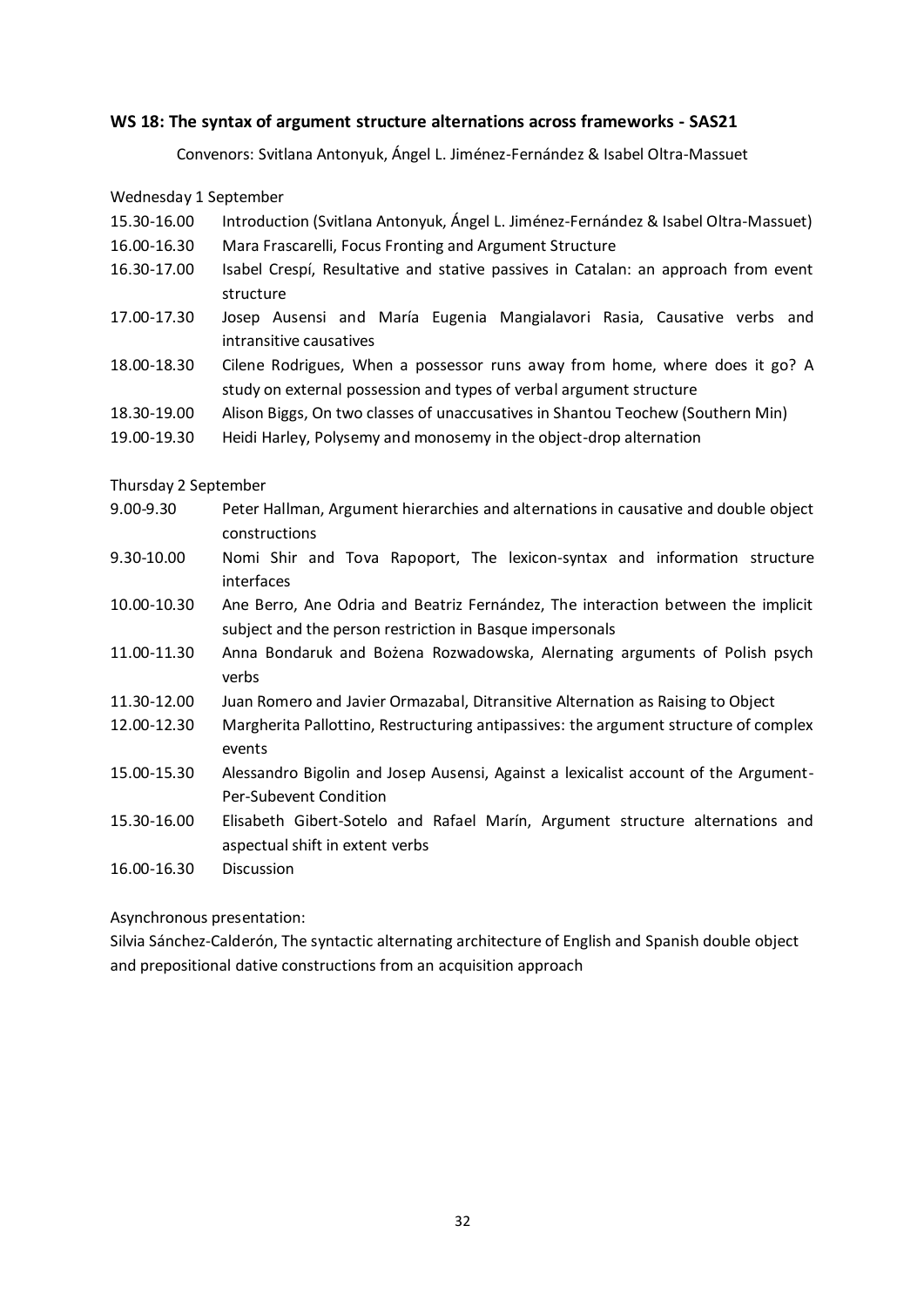### <span id="page-32-0"></span>**WS 19: Towards a holistic understanding of language contact in the past**

Convenors: Nikolaos Lavidas, Ioanna Sitaridou, and Igor Yanovich

Wednesday 1 September

- 16.00-16.30 Introduction (Nikolaos Lavidas, Ioanna Sitaridou, and Igor Yanovich)
- 16.30-17.00 Brian Joseph, Towards a Reductionist View of Language Contact Effects (keynote)
- 17.00-17.30 Evangelia Adamou, Quentin Feltgen and Cristian Padure, A unified approach to the study of language contact: How cross-language priming drives change in nounadjective order
- 18.00-18.30 Andrés Enrique-Arias, Political influence and competing grammars in language contact: variation between este and aqueste in medieval Aragonese
- 18.30-19.00 Antoine Primerano, Koineization and language contact in the history of Spanish: an examination of several morphosyntactic changes
- 19.00-20.00 Discussion

### Thursday 2 September

- 12.00-12.30 Friederike Lüpke, Multilingual presents as a window into multilingual pasts (keynote)
- 12.30-13.00 Lutz Marten and Hannah Gibson, Tracing inheritance and contact in Bantu languages: Evidence from morphosyntactic variation
- 13.00-13.30 Olesya Khanina and Valentin Gusev, Towards a holistic understanding of the linguistic past: the Northern Samoyedic case
- 15.00-15.30 Ianthi Tsimpli, Alexandra Prentza and Maria Kaltsa, Language contact effects are bidirectional: morphosyntax and the view from feature interpretability (keynote)
- 15.30-16.00 Krzysztof Stroński, Language contact in South Asia typology meets diachrony
- 16.00-16.30 Sali Tagliamonte, Contact as alignment: Community norms in bilingual Ontario (keynote)
- 16.30-17.00 Discussion

Friday 3 September

- 14.30-15.00 Nikos Liosis, On the Grammar of Western Thrace Albanian: what is old or new, what is conduct-induced or areal, and other inextricably intertwined questions
- 15.00-15.30 Adina Dragomirescu, Word order in old Romanian: at the crossroad between Latin heritage and Old Church Slavonic influence
- 15.30-16.00 Wojciech Sowa, Dialectology, typology and variation: the theory of 'Balkan Indo-European' and its implications for the history of the Ancient Greek dialects
- 16.30-17.00 Christopher Lucas, Towards an integrated model of change: language contact, dialect contact, internal variation
- 17.00-17.30 Patience Epps, Specialist discourse, language contact, and language change: Observations from Amazonia (keynote)
- 17.30-18.00 Discussion

Asynchronous presentations : Mary Baltazani, Joanna Przedlacka and John Coleman, Historical intonation and contact: two case studies

Daven Hobbs, Evolutionary Linguistics as a Theory of Language: Implications for Contact-Induced Change

Hannah Davidson, Influences on Mauritian Creole's early development of past marking Stavroula Tsiplakou, Focus (on) clefts: aspects of gradience in bidialectal acquisition (keynote)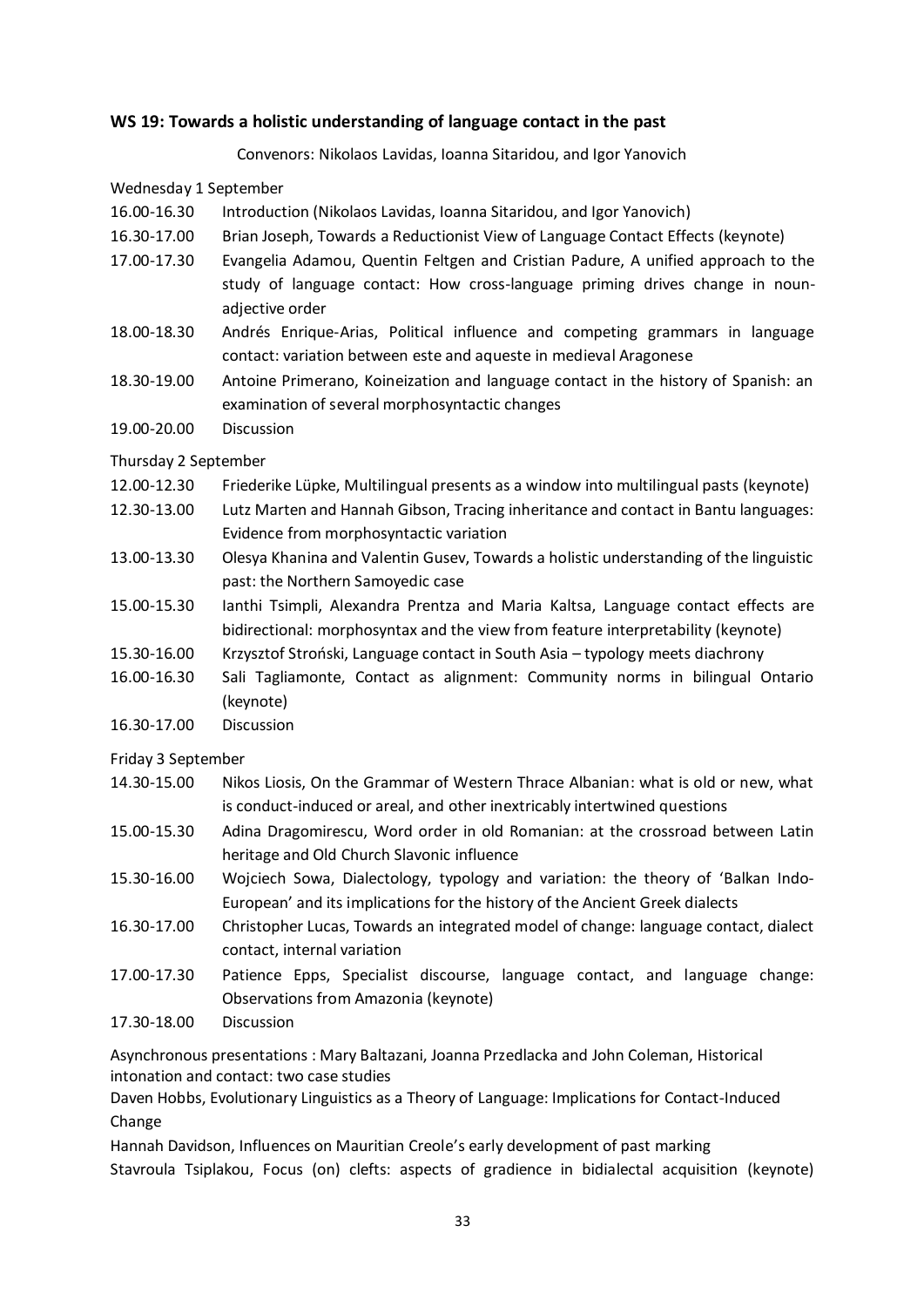### <span id="page-33-0"></span>**WS 20: Word Order and Prosody**

Convenors: Maia Duguine and Aritz Irurtzun

| Thursday 2 September |                                                                                     |
|----------------------|-------------------------------------------------------------------------------------|
| 9.00-9.30            | Introduction (Maia Duguine and Aritz Irurtzun)                                      |
| 9.30-10.00           | Myriam Uribe-Etxebarria, Revisiting the architecture of Polar Questions (PQs) and   |
|                      | their answers                                                                       |
| 10.00-10.30          | Ricardo Etxepare, Verb-first restrictions in two varieties of Basque                |
| 10.30-11.00          | Isabelle Franz, Markus Bader and Gerrit Kentner, The influence of rhythm on placing |
|                      | the German object pronoun                                                           |
| 11.00-11.30          | Caroline Fery and Gisbert Fanselow, The role of prosody in a typological survey of  |
|                      | discontinuous nominal phrases                                                       |
| 11.30-12.00          | Kristina Riedel and Seunghun Lee, Focus word order and Penultimate Lengthening in   |
|                      | two Bantu Languages                                                                 |
| 12.00-12.30          | Cassandra Freiberg, Prosody-induced word order variation in Ancient Greek?          |
|                      | Evidence from Herodotus' Histories                                                  |
| 14.00-14.30          | Heete Sahkai, Anders Holmberg and Anne Tamm, The Prosodic Structure of V2           |
|                      | <b>Clauses in Estonian</b>                                                          |
| 14.30-15.00          | Benazir Mumtaz and Miriam Butt, Prosodic Phrasing in Interaction with Word Order    |
|                      | and Case Marking in Urdu/Hindi                                                      |
| 15.00-15.30          | Keffyalew Gebregziabher, Word order anomalies in Tigrinya                           |
| 15.30-16.00          | Balázs Surányi and Ádám Szalontai, Focus-marking in prosody and word order in       |
|                      | Hungarian: No escape from syntax                                                    |
| 16.00-16.30          | Farhat Jabeen, Word order and intonation of wh-questions in Urdu                    |
| 16.30-17.00          | <b>Discussion</b>                                                                   |
|                      |                                                                                     |

### <span id="page-33-1"></span>**Asynchronous presentations**

### GENERAL SESSION PAPERS

Dirk Noël, Constructional attrition in a radically usage-based model of language (change)

Noelia Castro Chao, Pathways from adverbial subordination to complementation: The case of English till and until

Pâmela Travassos and Marcia Dos Santos Machado Vieira, Constructional variation: a cross-linguistic comparison

Csilla Kász, Cognate Accusative Noun Phrases in the Qur'an - A Contribution to the Discussion on Cognate Objects

Panagiotis Panagopoulos, Maria Andria and George Mikros, Exploring the development of written syntactic complexity in L2 Greek: The case of Spanish and Catalan L1 learners

Vieri Samek-Lodovici, Defining Contrast

Anna Hatzidaki and Mikel Santesteban, Emotional attractors in subject-verb number agreement